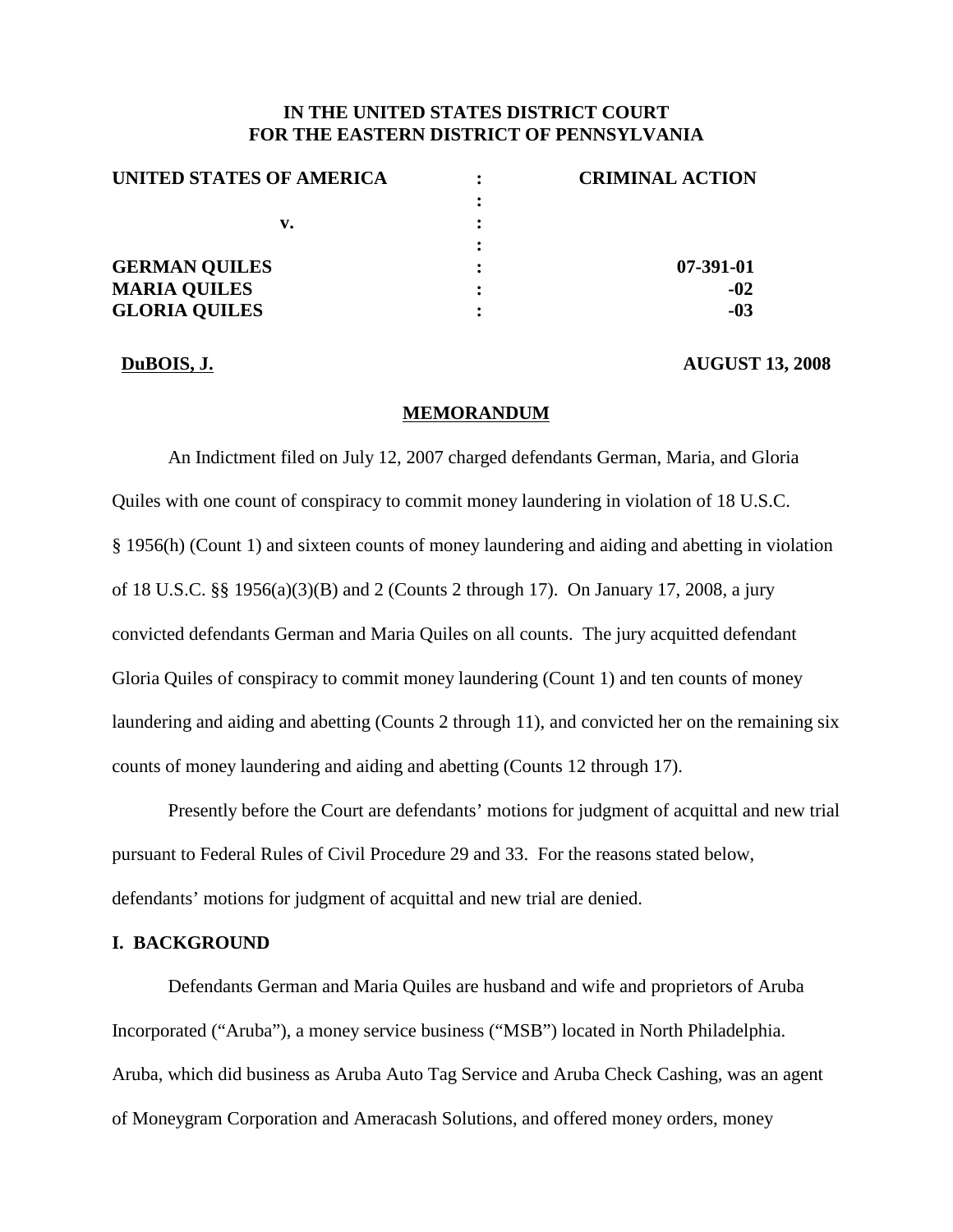transfers, check cashing, bill paying, and other services to the public. (See Jan. 7, 2008 Trial Tr. 67, 128-131, 144.) German Quiles was president of Aruba and served as its compliance officer. 1 (Jan. 7, 2008 Trial Tr. 137; Jan. 8, 2008 Trial Tr. 77; Gov't Exs. 50B-50D.) Maria Quiles was Aruba's co-president and 100% owner of the business. (Jan. 14, 2008 Trial Tr. 117-18, 120; Gov't Ex. 78.) The Quiles's daughter, Gloria, served as secretary of Aruba and co-owned the business property with her father. (Jan. 8, 2008 Trial Tr. 95-96; Jan. 14, 2008 Trial Tr. 132-33; Gov't Ex. 80.)

In July, 2006, at the direction of Immigration and Customs Enforcement ("ICE") Special Agent Steven Galambos, a confidential source, Hector Ayala ("Ayala"), initiated contact with German Quiles at Aruba. Ayala told German Quiles that he – Ayala – worked for a Colombian drug dealer and needed to launder drug money. (Jan. 9, 2008 Trial Tr. 211.) He also advised German Quiles of the ways in which he wanted the money laundered. (Jan. 9, 2008 Trial Tr. 212.) In response, German Quiles stated to Ayala, "You want money laundry, money." (Gov't Ex. 1A; Jan. 9, 2008 Trial Tr. 216-18.) Based on that meeting between Ayala and German Quiles, Special Agent Galambos determined that further investigation of Aruba was warranted. (Jan. 7, 2008 Trial Tr. 159.)

Beginning in September, 2006, Ayala, under the supervision of Special Agent Galambos, conducted over 30 transactions at Aruba as part of an undercover investigation. (Jan. 8, 2008 Trial Tr. 53.) The transactions took place over sixteen days and spanned a period of five months. In that time, Ayala laundered approximately \$175,900 with funds he represented to be proceeds

 $<sup>1</sup>$  As a money service business, Aruba was required to comply with the federal Bank</sup> Secrecy Act and other rules and regulations as established by the federal government. (See Jan. 7, 2008 Trial Tr. 55-57, 68-69.)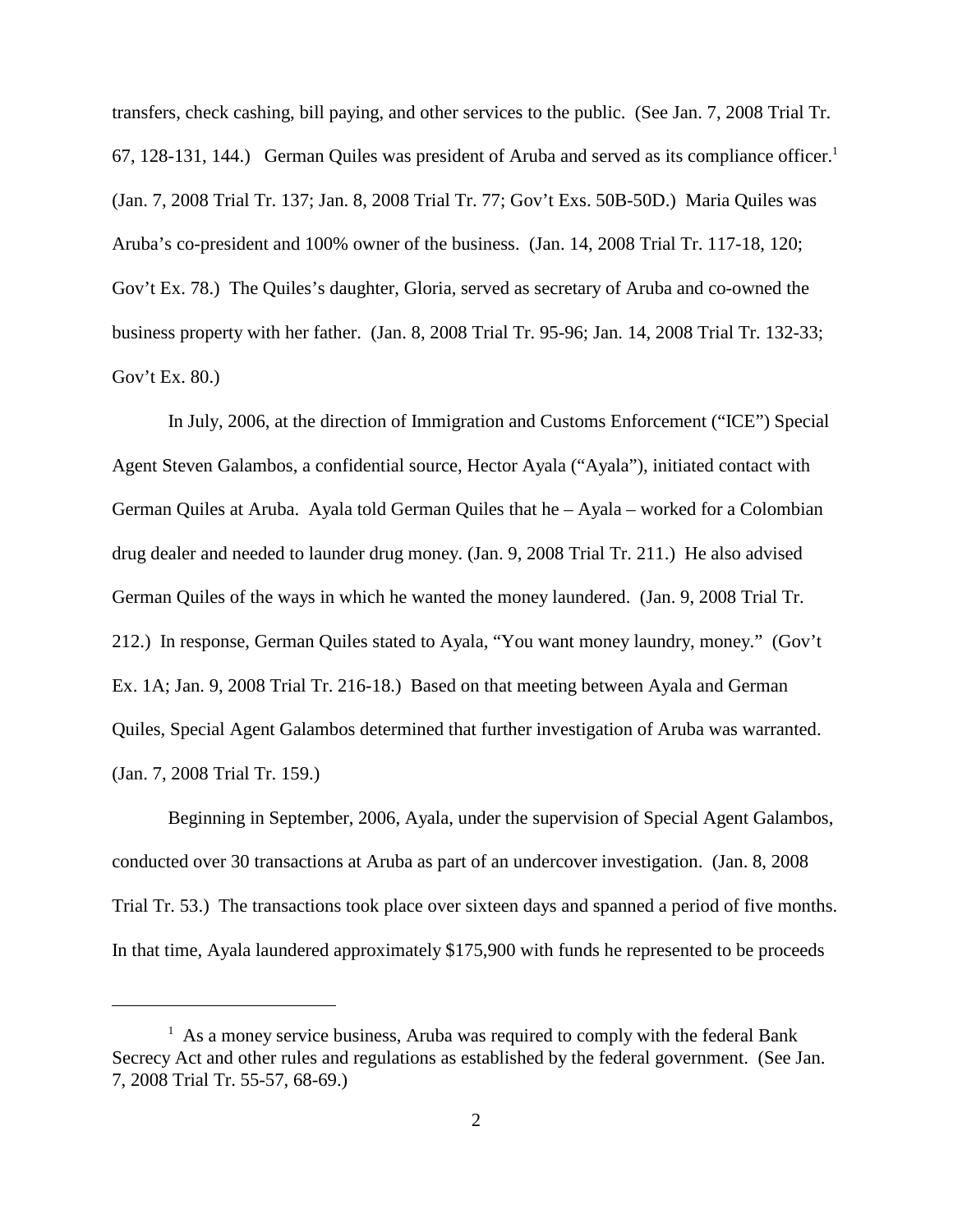from drug distribution. (Jan. 7, 2008 Trial Tr. 160.) Typically, Ayala arrived at Aruba carrying thousands of dollars in small bills in a Dunkin' Donuts bag. (Jan. 11, 2008 Trial Tr. 9.) Ayala would meet one or more of the defendants at a side door away from Aruba's other customers and discuss with defendants how to launder the funds. <sup>2</sup> (Jan. 11, 2008 Trial Tr. 11-12.) That door lead from Aruba's customer service area to an "Employees Only" area. (See Gov't Ex. 74L; Jan. 9, 2008 Trial Tr. 210-11.)

The funds were laundered by defendants in three ways: first, by wire transferring \$6,000 to the Dominican Republic; second, by issuing approximately 84 money orders totaling \$36,000; and, third, by exchanging small denominations of U.S. currency (e.g. \$10 and \$20 bills) for \$100 bills totaling \$133,900. (Gov't Ex. 82.) For their services, defendants were paid \$9,800. (Jan. 7, 2008 Trial Tr. 157, 161.) These fees were paid to defendants in addition to the money that was laundered. (Jan. 7, 2008 Trial Tr. 161.)

During every encounter with the defendants, Ayala wore a body recording device. (Jan. 9, 2008 Trial Tr. 208-09; Jan. 8, 2008 Trial Tr. 53.) The purpose of equipping Ayala with the device was to gather further evidence that defendants were knowingly violating anti-money laundering laws ("AML"). At trial, the government introduced recordings of some of these encounters. In six of these recordings, Ayala can be heard telling German or Gloria Quiles that his money is "drug money." (See Gov't Exs. 3A, 6A, 18A, 24A, 27A, 28A.) Special Agent Galambos testified that he instructed Ayala to "represent the ICE funds as drug money to the Quiles['s]" and to "direct his comments toward them, at them – when he had the opportune time ... and [to] try to seek [defendants'] understanding that they were advised, that they understood

 $2 \text{ }$  Ayala testified that, during the course of the investigation, he spoke to each of the defendants at the side door. (Jan. 11, 2008 Trial Tr. 11-12.)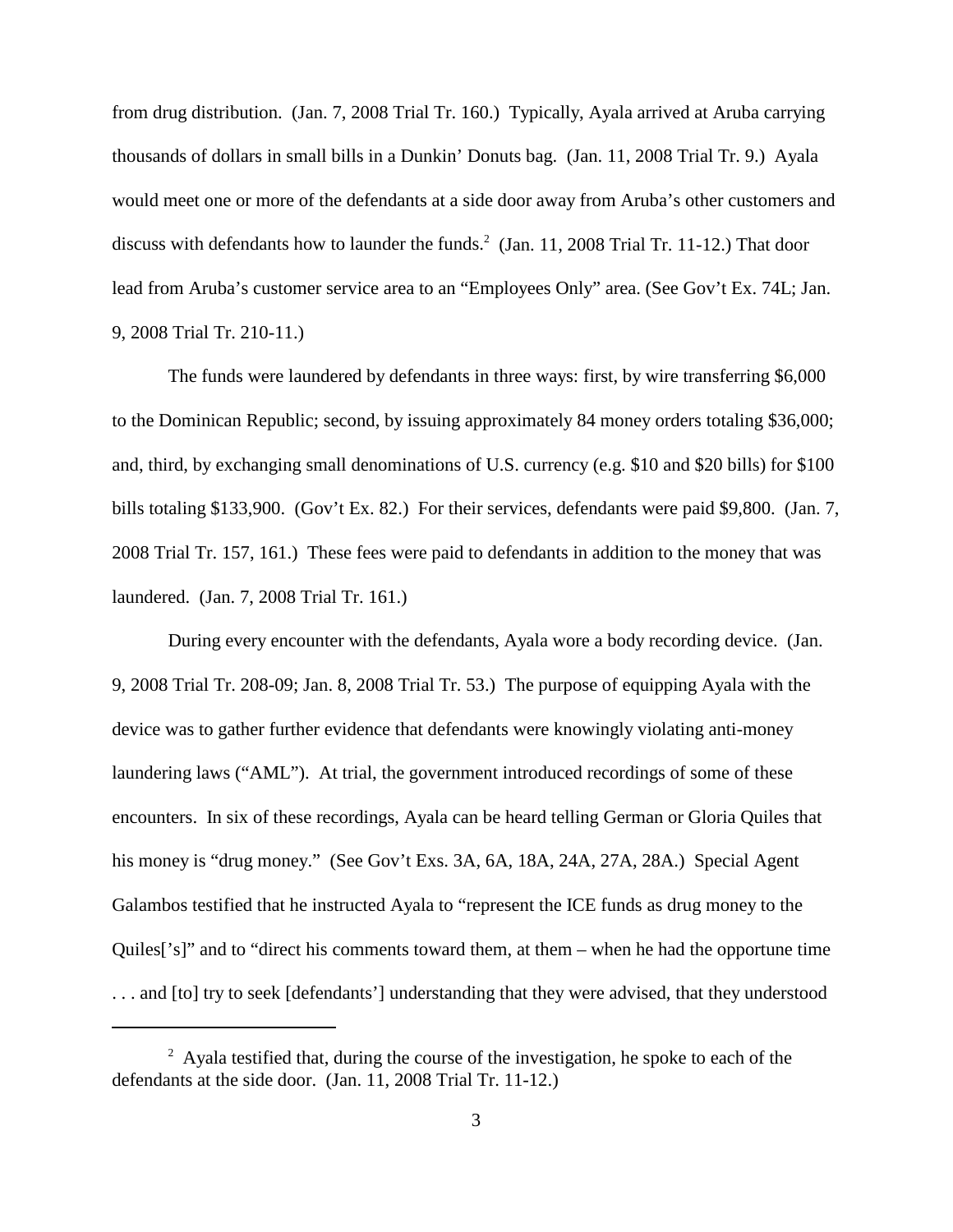that he had drug money." (Jan. 7, 2008 Trial Tr. 168.) In two of the tapes, German Quiles acknowledges that what Ayala was seeking was to launder "drug money." (Gov't Exs. 1A, 3A.) In another tape, Gloria Quiles is told by Ayala that his money is drug money. To that statement, Gloria Quiles smiled and responded, "Really?" (Jan. 11, 2008 Trial Tr. 45; Gov't Ex. 27A.)

The government concluded its undercover investigation of Aruba in January, 2007. On July 12, 2007, defendants were indicted for money laundering, aiding and abetting money laundering, and conspiracy to commit money laundering. A 10-day trial took place in January, 2008. On January 17, 2008, defendants were convicted. Defendants now seek a judgment of acquittal or new trial.

#### **II. STANDARD OF REVIEW**

## **A. Motion for Judgment of Acquittal**

A motion for judgment of acquittal under Rule 29 of the Federal Rules of Criminal Procedure may only be granted where the evidence is insufficient to sustain the conviction.<sup>3</sup> United States v. Gonzales, 918 F.2d 1129, 1132 (3d Cir. 1990). The court must determine whether the government has adduced "substantial evidence to support the jury's guilty verdict." United States v. Wexler, 838 F.2d 88, 90 (3d Cir. 1988).

In ruling on such a motion, a court may not weigh the evidence, nor may it make credibility determinations which are within the domain of the jury. Rather, the court must consider the evidence in the light most favorable to the government, draw all reasonable inferences in favor of the government, and "presume that the jury has properly carried out its

<sup>&</sup>lt;sup>3</sup> Federal Rule of Criminal Procedure 29(a) provides, in pertinent part: "The court on motion of a defendant or of its own motion shall order the entry of judgment of acquittal . . . if the evidence is insufficient to sustain a conviction of such offense or offenses."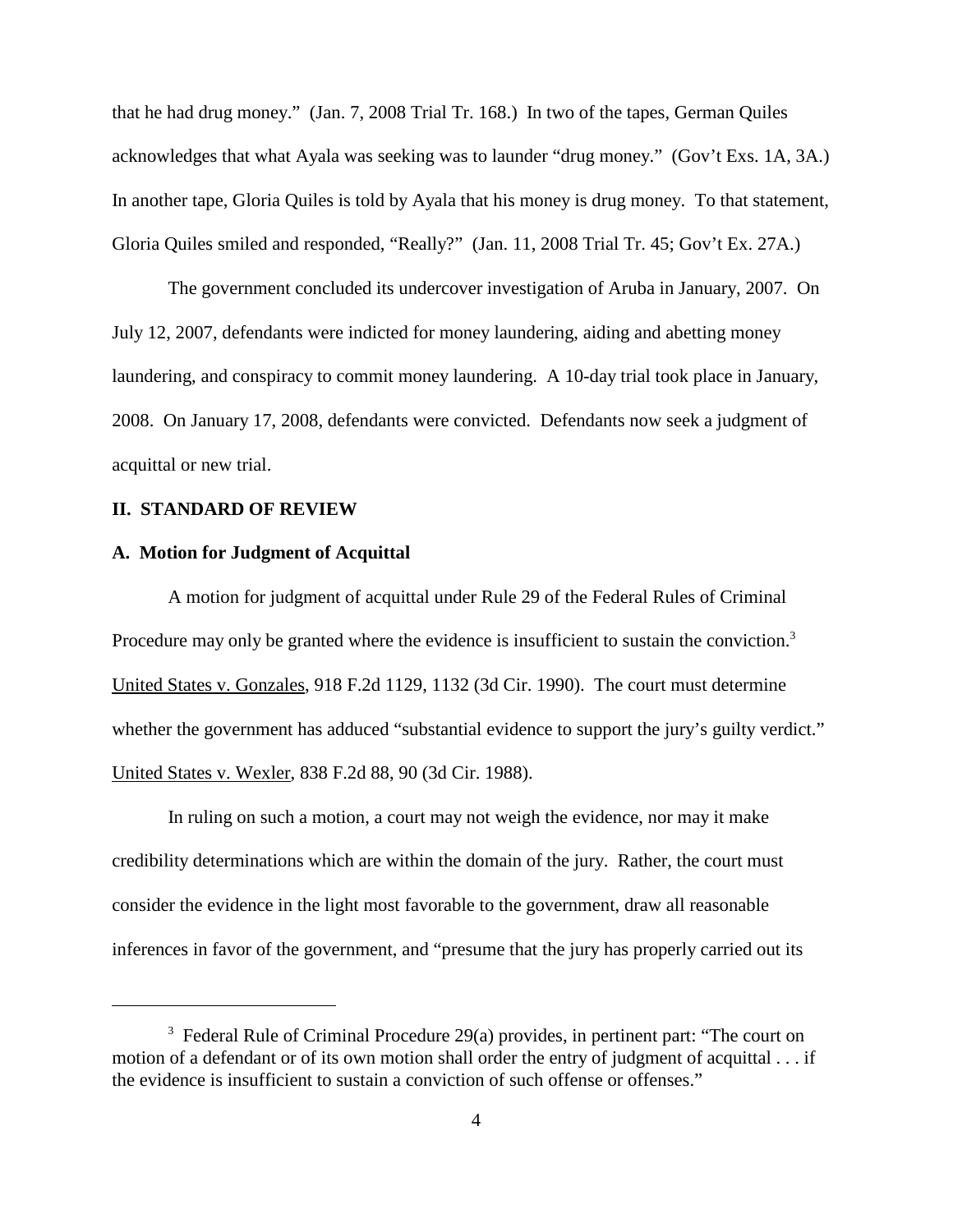function of evaluating credibility of witnesses, finding the facts, and drawing justifiable inferences." United States v. Wasserson, 418 F.3d 225, 237 (3d Cir. 2005). Viewing the evidence in its entirety, the verdict must be upheld unless "no reasonable juror could accept the evidence as sufficient to support the conclusion of the defendant's guilt beyond a reasonable doubt." United States v. Coleman, 811 F.2d 804, 807 (3d Cir. 1987).

## **B. Motion for a New Trial**

Under Rule 33 of the Federal Rules of Criminal Procedure, the Court may grant a defendant's motion for a new trial if required in the interest of justice.<sup>4</sup> "Whether to grant a Rule 33 motion lies within the district court's sound discretion." United States v. Polidoro, 1998 WL 634921, at \*4 (E.D. Pa. Sept. 16, 1998) (citing United States v. Mastro, 570 F. Supp. 1388, 1390 (E.D. Pa. 1983)). In exercising its discretion, the court may grant a motion for a new trial on one of two grounds. First, the court may grant the motion "if, after weighing the evidence, it determines that there has been a miscarriage of justice." United States v. Terlingo, 2001 WL 474407, \*1 (E.D. Pa. April 30, 2001). Second, the court "must grant a new trial if trial error had a substantial influence on the verdict." Id. at 1184; see also Gov't of the Virgin Islands v. Bedford, 671 F.2d 758, 762 (3d Cir. 1982) ("The reviewing court must decide whether the error itself had substantial influence on the minds of the jury." (brackets and quotation omitted)).

"Motions for a new trial based on the weight of the evidence are not favored. Such motions are to be granted sparingly and only in exceptional cases." Gov't of Virgin Islands v. Derricks, 810 F.2d 50, 55 (3d Cir.1987) (citations omitted).

<sup>4</sup> Federal Rule of Criminal Procedure 33(a) provides, in pertinent part: "Upon the defendant's motion, the court may vacate any judgment and grant a new trial if the interest of justice so requires. If the case was tried without a jury, the court may take additional testimony and enter a new judgment."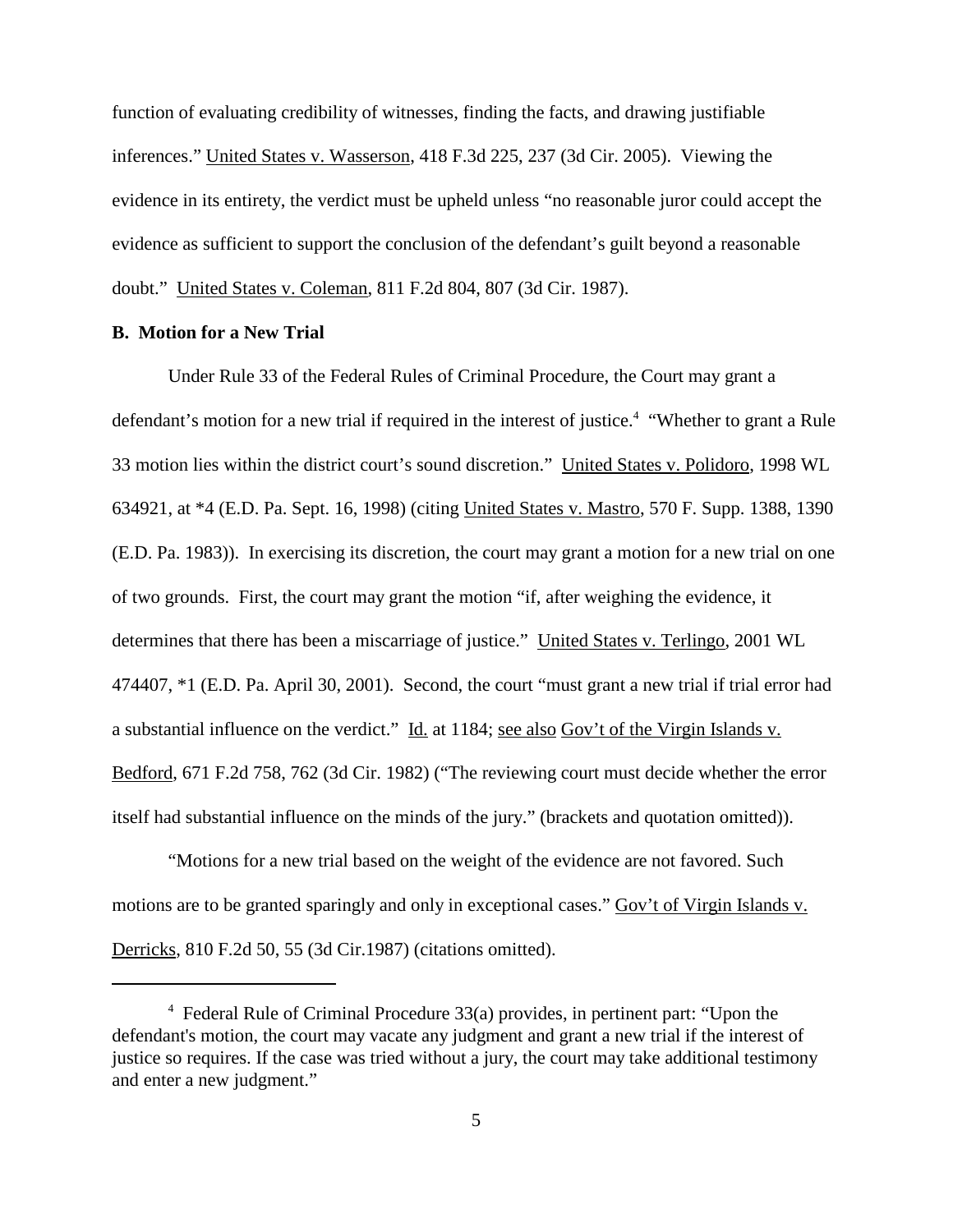## **III. DISCUSSION**

## **A. Legal Standard**

## **i. Money Laundering, 18 U.S.C. § 1956(a)(3)(B)**

To obtain a conviction for money laundering under  $\S 1956(a)(3)(B)$ , the government must prove the following elements beyond a reasonable doubt: (1) defendants conducted or attempted to conduct a financial transaction which affected interstate or foreign commerce; (2) defendants conducted or attempted to conduct such a transaction with property represented to be proceeds of a specified unlawful activity (in this case, drug proceeds); (3) defendants knew the transaction involved property represented to be the proceeds of such unlawful activity; and (4) defendants conducted or attempted to conduct the financial transaction with the intent to conceal or disguise the nature, location, source, ownership or control of proceeds represented to be from unlawful drug distribution. See United States v. Fuller, 974 F.2d 1474, 1478 (5th Cir. 1992).

## **ii. Conspiracy to Commit Money Laundering, 18 U.S.C. § 1956(h)**

To prove conspiracy to commit money laundering, the government must establish that: (1) the conspiracy, agreement, or understanding to commit money laundering was formed, reached, or entered into by two or more persons; (2) at some time during the existence or life of the conspiracy, agreement, or understanding, one of its alleged members knowingly performed one of the overt acts charged in the indictment in order to further or advance the purpose of the agreement; and (3) at some time during the existence or life of the conspiracy, agreement, or understanding, the defendant knew the purpose of the agreement, and then deliberately joined the conspiracy, agreement or understanding. See United States v. Conley, 37 F.3d 970, 976-77 (3d Cir. 1994).

6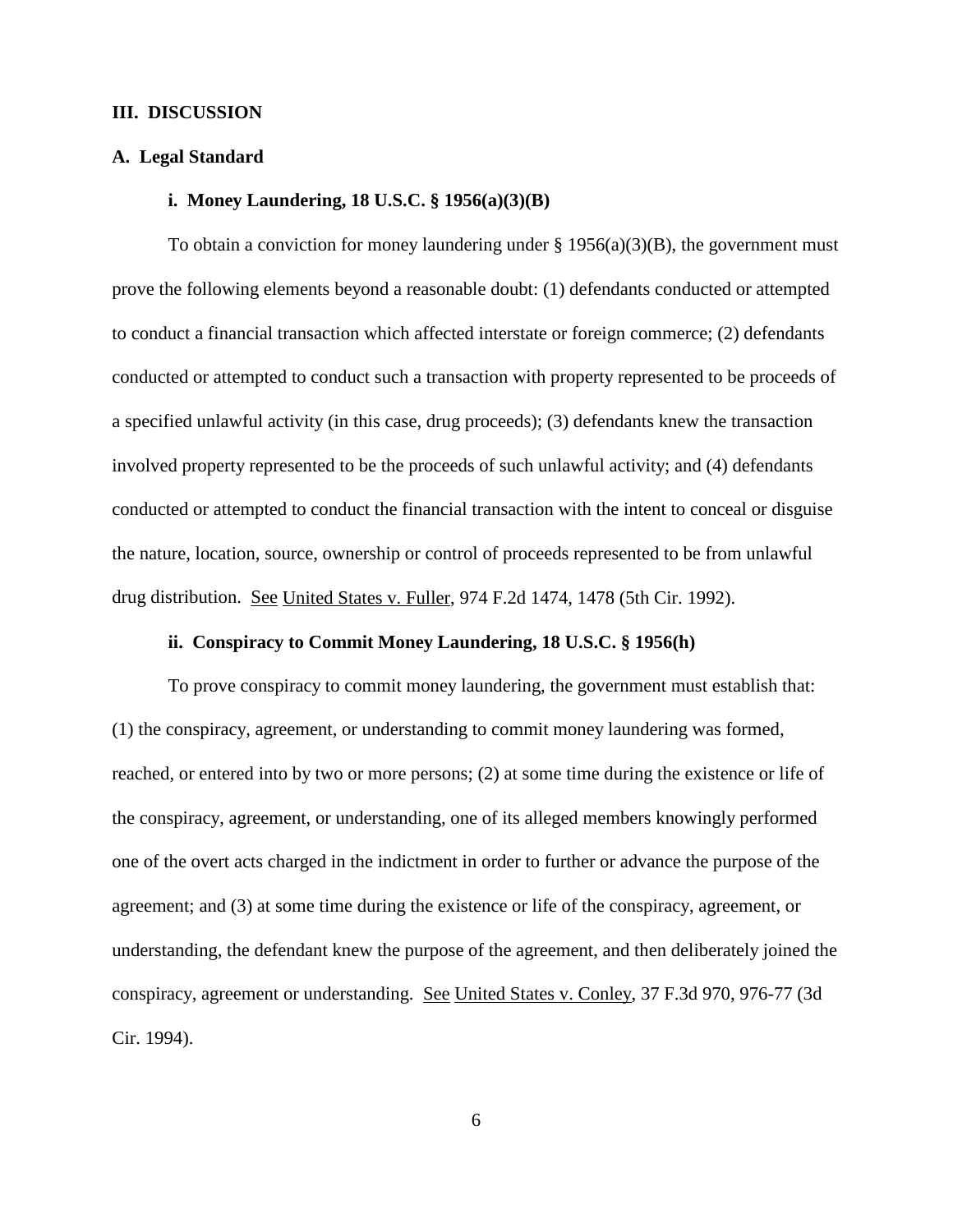## **iii. Aiding and Abetting, 18 U.S.C. § 2**

The essential elements of aiding and abetting money laundering are: (1) that the crime of money laundering was committed; (2) defendants knew that money laundering was being committed or were going to be committed; (3) defendants did some act for the purpose of aiding, assisting, facilitating and encouraging the money laundering and acted with the intent of causing that crime to be committed; and (4) defendants' acts did, in some way, aid, assist, facilitate and encourage money laundering. See United States v. Dixon, 658 F.2d 181, 189 n. 17 (3d Cir. 1981).

## **B. Defendants' Motions for Judgment of Acquittal or New Trial**

## **i. German Quiles's Motion For Judgment of Acquittal/Motion for a New Trial (Document No. 109)**

German Quiles seeks a judgment of acquittal or new trial on the grounds that the government "did not present evidence beyond a reasonable doubt" that he laundered money and that there was a conspiracy to launder money (Def. German Quiles Mot. ¶2); that he attempted to conduct a financial transaction which affected interstate or foreign commerce (Def. German Quiles Mot. ¶3); or that he conducted or attempted to conduct a financial transaction with property represented to be proceeds of drug distribution. (Def. German Quiles Mot. ¶ 4.)

## **ii. Maria Quiles's Motion for Judgment of Aquittal [sic] and New Trial (Document No. 124) 5**

Maria Quiles argues that she is entitled to a judgment of acquittal or new trial "because

<sup>5</sup> Maria Quiles filed a Motion for Judgment of Aquittal [sic] and New Trial and Leave to Supplement on January 24, 2008. The Court granted leave to supplement by Order dated January 25, 2008. On April 29, 2008, Maria Quiles filed the instant Motion for Judgment of Aquittal [sic] and New Trial, which covered the arguments made in the first motion. For that reason, the Court addresses only the second motion in this Memorandum.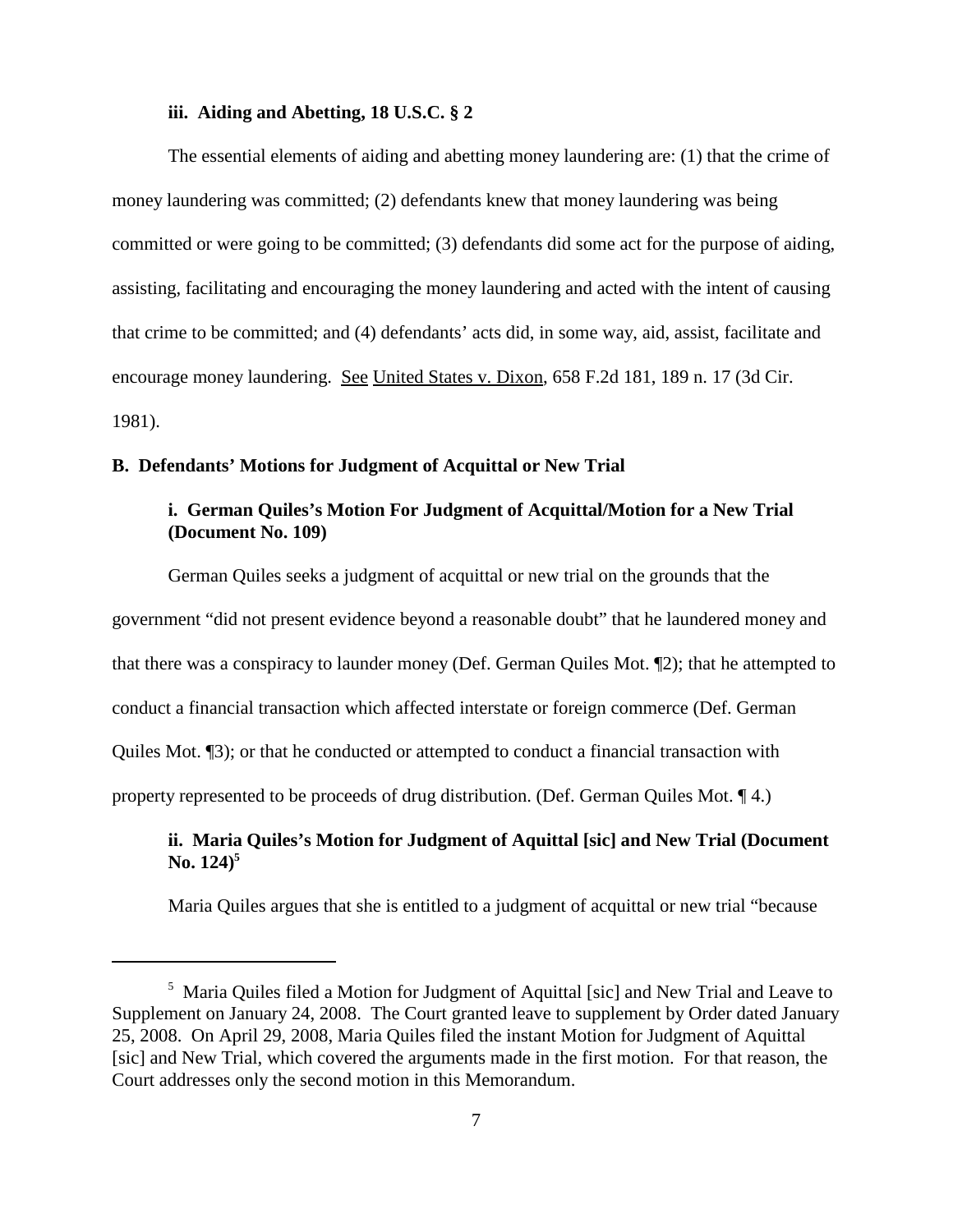the jury's verdict is against the weight of the evidence." (Def. Maria Quiles Mot. ¶ 4.) With respect to her convictions for money laundering, 18 U.S.C.  $\S 1956(a)(3)(B)$ , she argues that the government failed to establish that she had knowledge that the transactions at issue involved proceeds represented to be from drug distribution or that she "deliberately avoided learning where the proceeds came from." (Def. Maria Quiles Br. 10, 11.) Regarding the conspiracy count, she argues that "there is simply no evidence that [she] had knowledge of a conspiracy to launder proceeds of drug distribution." (Def. Maria Quiles Br. 12.)

In support of her arguments, Maria Quiles asserts that the record reflects that she had no direct conversations with Ayala. (Def. Maria Quiles Br. 8-9, 10.) She further asserts that the evidence establishes that she was not present for the initial meeting between Ayala and German Quiles. (Def. Maria Quiles Br. 7-8.) Finally, she argues that the circumstances surrounding Ayala's transactions at Aruba would not necessarily have made her aware that Ayala "was a drug dealer or engaged in the specific unlawful activity of drug dealing." (Def. Maria Quiles Br. 10.)

## **iii. Gloria Quiles's Motion for Judgment of Acquittal (Document No. 120) and Motion for New Trial in the Interest of Justice (Document No. 121)**

Gloria Quiles seeks a judgment of acquittal on the ground that the evidence at trial was insufficient to support her conviction for six counts of money laundering and aiding and abetting. The thrust of her argument is that the government failed to prove that she "personally committed the[] offenses or . . . aided or abetted in their commission." (Def. Gloria Quiles Mot. for Judgment of Acquittal ¶ 3.) She asserts that Hector Ayala's testimony was "strange" and "nonspecific" and that there is no "specific evidence from Ayala regarding which Aruba employee did what on each particular date." (Def. Gloria Quiles Mot. for Judgment of Acquittal ¶ 3©). Finally, with respect to the government's recordings, Gloria Quiles argues that the "tapes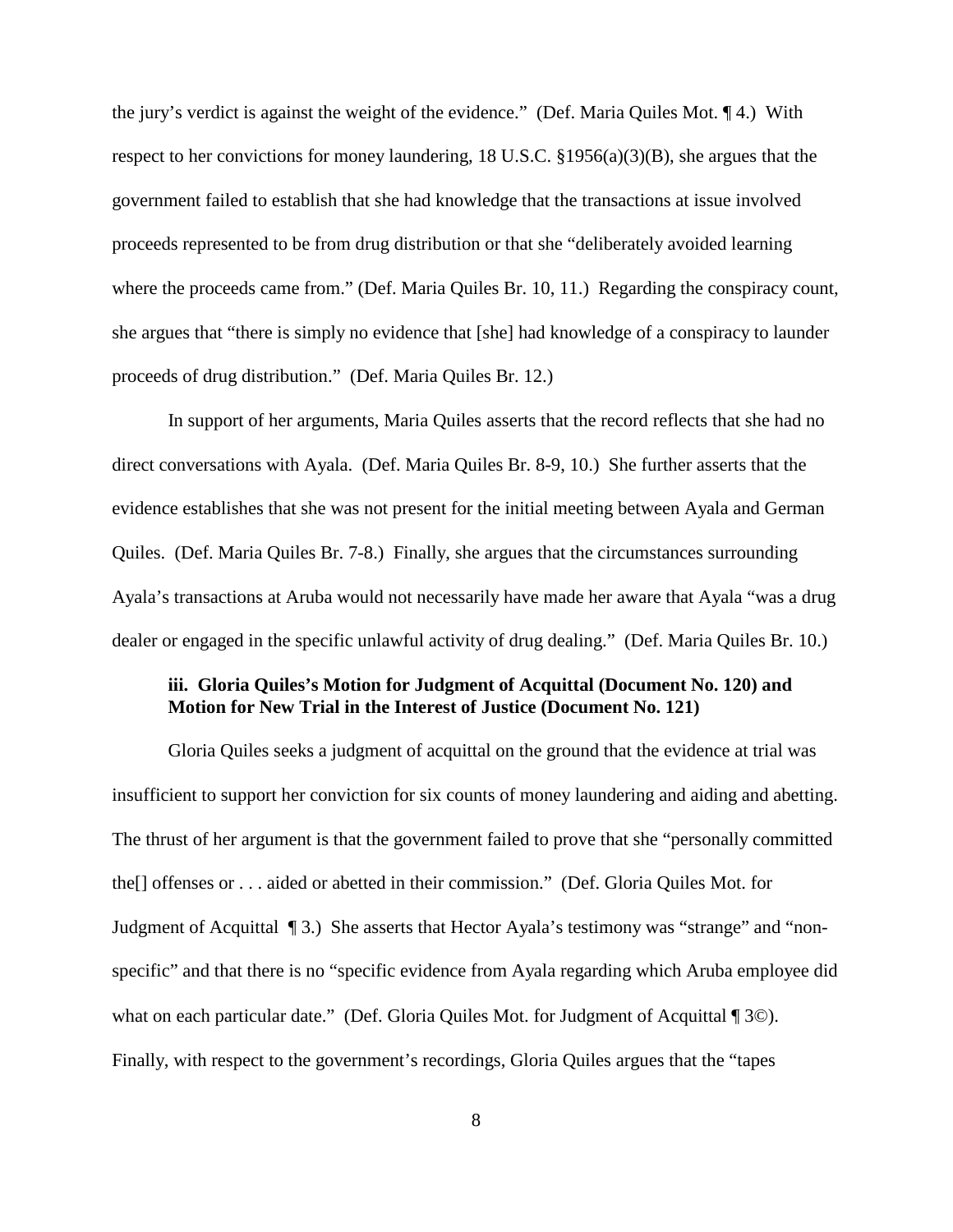disclose[] no illegal acts" on her part. (Def. Gloria Quiles Br. in Supp. of Mot. for Judgment of Acquittal 5.)

In her separate Motion for New Trial in the Interest of Justice, Gloria Quiles argues that she is entitled to a new trial because the government, through use of a recording, "attributed another person's conduct to [her]." (Def. Gloria Quiles Mot. for New Trial ¶ 7.)

To convict Gloria Quiles, the government relied, in part, on an audio recording from January 11, 2007, in which a woman tells Ayala that he would have to return to Aruba at a later time because "the lady" was not there. <sup>6</sup> At trial, the government asserted that the woman who spoke to Ayala was Gloria Quiles. (Gov't Ex. 30A.) In her motion for new trial, Gloria Quiles asserts that the woman's voice on the audiotape was not hers. She notes that another female employee named Jessica was present at Aruba at the time the audio recording was made and that in other instances, she, Gloria, referred to "the absent owner as 'my mother,' rather than 'the lady."" (Def. Gloria Quiles' Mot. New Trial ¶ 4.) In short, Gloria Quiles asserts that she has been "misidentified" as "the voice on the January 11 tape." (Def. Gloria Quiles Br. in Supp. of Mot. New Trial 2.)

Although the audio recording in question covers only one conversation on January 11, 2007, Gloria Quiles argues that she should be granted a new trial on all counts on which she was convicted because the recording from that date "constituted a key piece of evidence" in the case against her. (Def. Gloria Quiles Br. in Supp. of Mot. New Trial 2.) She states: "[t]he government used the tape to establish that Gloria was part of an ongoing scheme designed to

<sup>6</sup> Nearly every conversation between Ayala and defendants was in Spanish. Thus, the woman on the recording, whom the government identifies as Gloria Quiles, does not actually say "the lady," but rather "la señora." (See Gov't Ex. 30A.)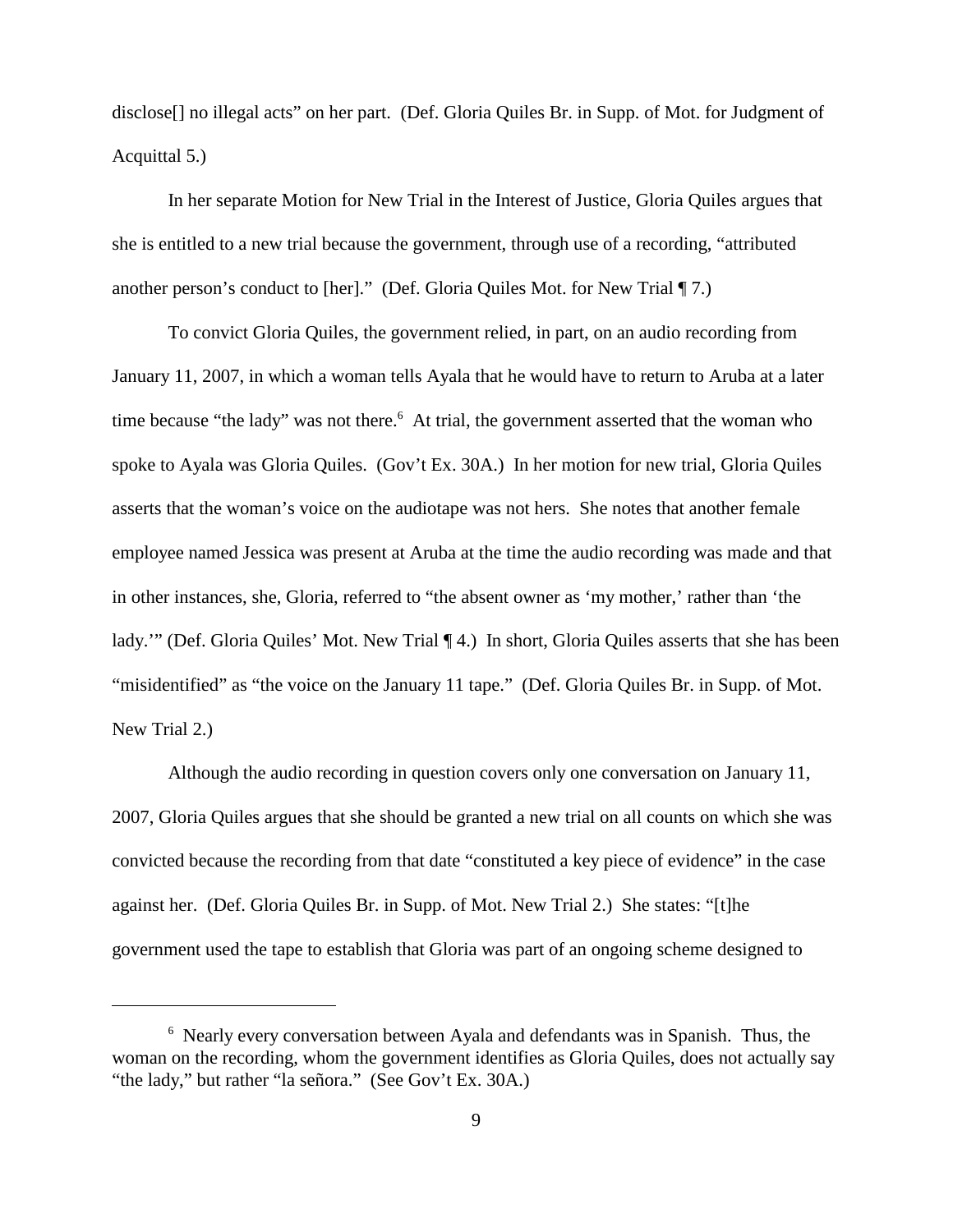launder money. So employed, each individual audiotape necessarily had a cumulative effect upon the jury, suggesting guilt with respect to all of the other transactions." (Def. Gloria Quiles Br. in Supp. of Mot. New Trial 2.)

"[A]t a minimum," Gloria Quiles argues that she should be granted "a new trial with respect to Count 16 of the Indictment" because the tape was "the sole evidence that she personally engaged in a transaction on [January 11, 2007]." (Gloria Quiles Br. in Supp. of Mot. New Trial 1-2.)

## **C. Government's Response to Defendants' Motions for Judgment of Acquittal and New Trial**

The government asserts that defendants' motions for judgment of acquittal and new trial must be denied because their convictions are supported by "overwhelming evidence." (Gov't's Resp. 2.) In particular, the government argues, *inter alia*, that the evidence at trial established (1) that defendants were trained by the Internal Revenue Service ("IRS"), Ameracash, and Moneygram to detect and report suspicious activity; (2) that structuring transactions to avoid reporting requirements violated anti-money laundering laws; (3) that defendants knew or believed that Ayala's funds were proceeds from illegal drug distribution; (4) that defendants structured Ayala's transactions to avoid reporting requirements and to "conceal that they were doing business with Ayala"; (5) that the fees defendants received from Ayala were extraordinary; (6) that the volume of business Ayala conducted at Aruba was extraordinary; (7) that the manner in which the transactions were conducted was evidence of illegal activity; and (8) that the recordings constituted "direct evidence" of defendants' knowledge that Ayala's funds were "represented drug proceeds." (Gov't Resp. 8.)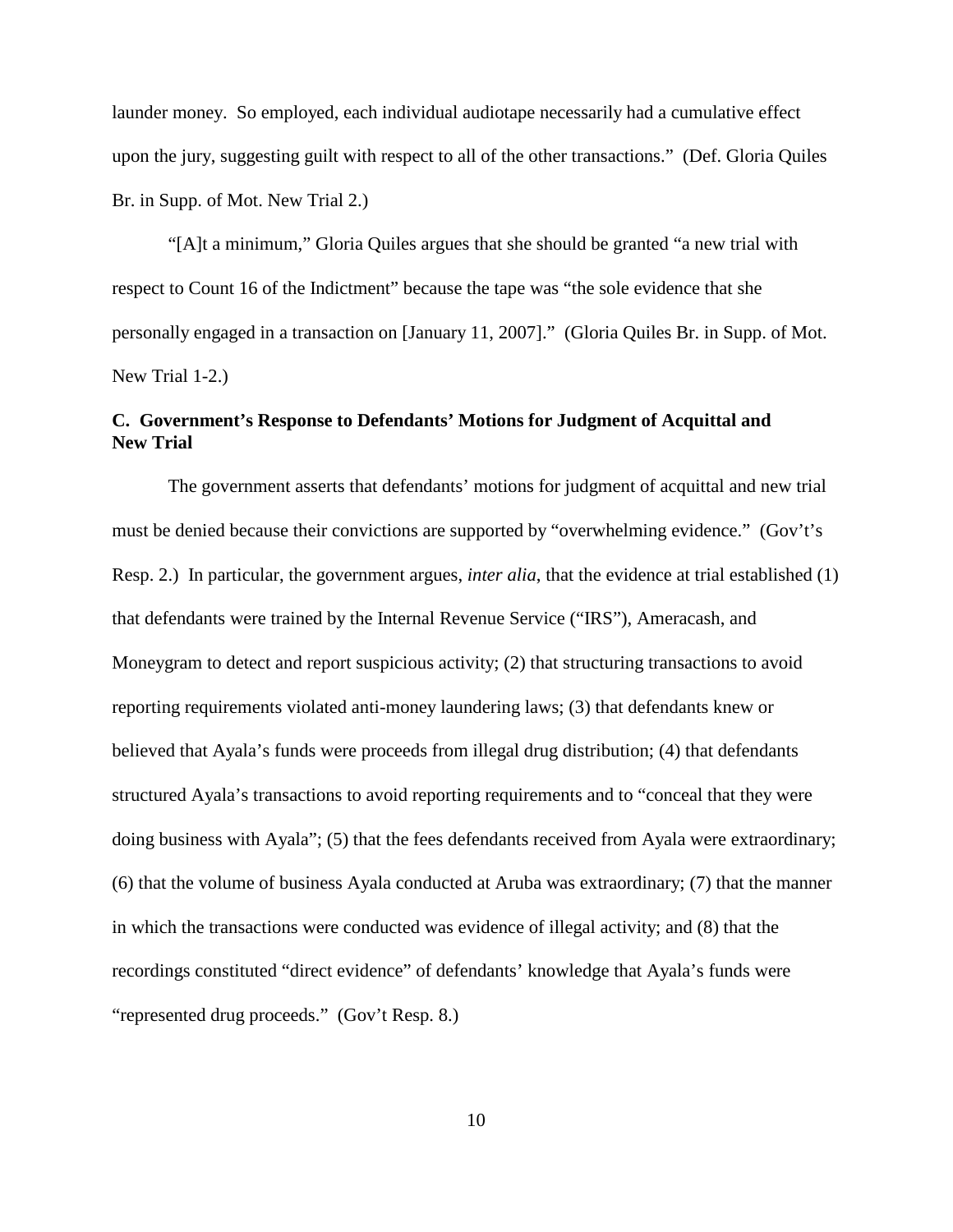#### **D. Analysis**

As stated above, German and Maria Quiles were convicted of one count of conspiracy to commit money laundering (Count 1) and sixteen counts of money laundering and aiding and abetting (Counts 2 through 17). Each of the sixteen counts of money laundering and aiding and abetting corresponded to the different days on which Ayala conducted transactions at Aruba. Those dates and corresponding counts are:

| September 20, 2006 | Count 2  |
|--------------------|----------|
| September 21, 2006 | Count 3  |
| September 22, 2006 | Count 4  |
| September 25, 2006 | Count 5  |
| October 2, 2006    | Count 6  |
| October 3, 2006    | Count 7  |
| October 19, 2006   | Count 8  |
| October 20, 2006   | Count 9  |
| November 2, 2006   | Count 10 |
| November 3, 2006   | Count 11 |
| December 6, 2006   | Count 12 |
| December 7, 2006   | Count 13 |
| December 8, 2006   | Count 14 |
| January 10, 2007   | Count 15 |
| January 11, 2007   | Count 16 |
| January 12, 2007   | Count 17 |
|                    |          |

Gloria Quiles was acquitted of the conspiracy charge (Count 1) and ten counts of money laundering (Counts 2 through 11). She was found guilty of six counts of money laundering and aiding and abetting (Counts 12 through 17). Those six counts corresponded to the following dates: December 6, 7, and 8, 2006, and January 10, 11, and 12, 2007.

Having reviewed the evidence in its entirety in the light most favorable to the government, the Court concludes that the evidence presented at trial provided a sufficient basis for a reasonable juror to conclude that each of the defendants was guilty beyond a reasonable doubt of the crimes for which they were convicted. Coleman, 811 F.3d at 807. Therefore, a judgment of acquittal is not warranted.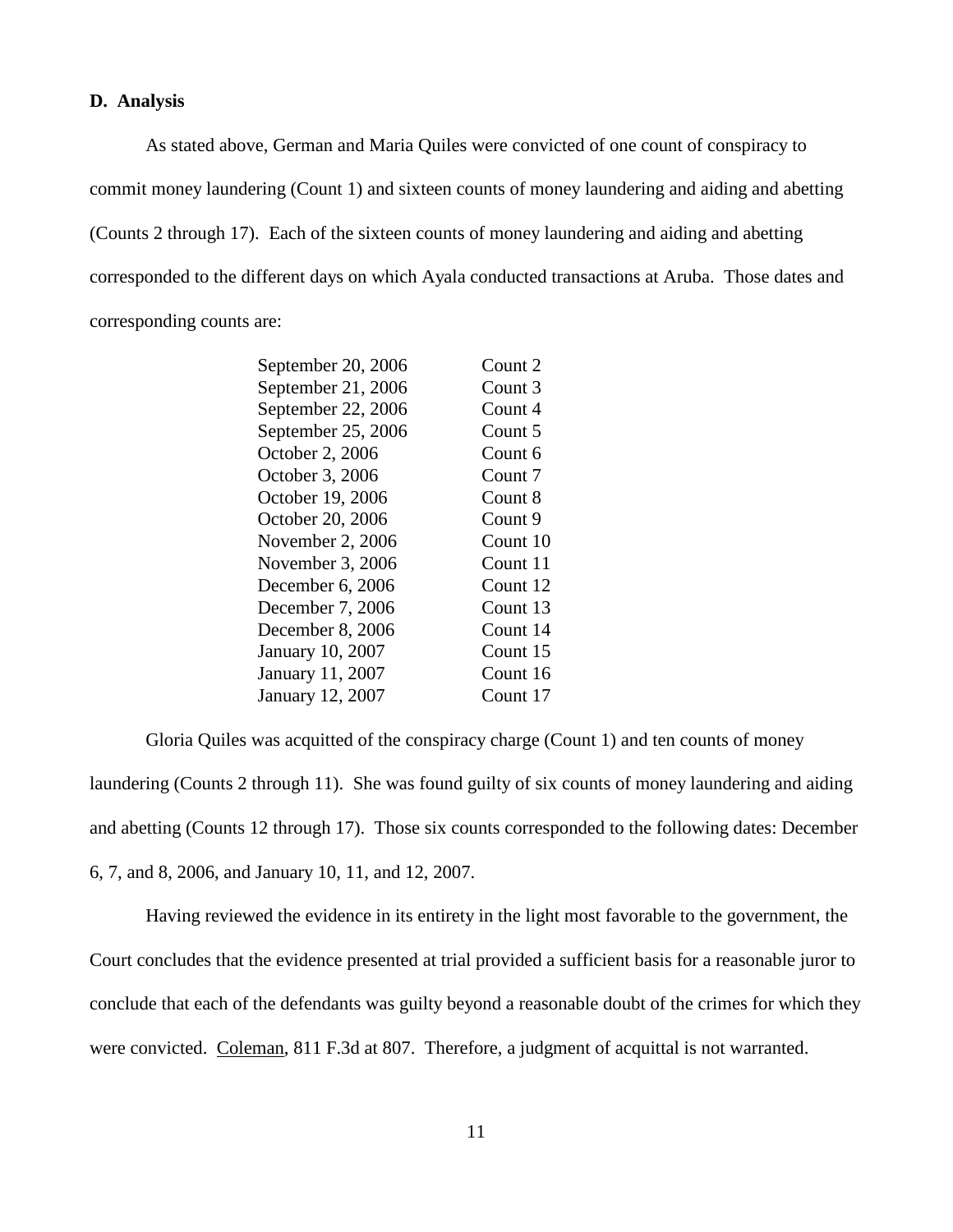## **i. Government's Evidence**

## **(a) Evidence that defendants conducted or attempted to conduct financial transactions that affected interstate or foreign commerce**

The government's evidence establishes that on each of the sixteen days charged in the indictment, defendants German and Maria Quiles conducted or attempted to conduct financial transactions for Ayala that affected interstate or foreign commerce.<sup>7</sup> Those transactions included money orders, wire transfers, and cash exchanges. At a minimum, the transactions totaled \$3,000 on one day. (Jan. 8, 2008 Trial Tr. 50; Gov't Ex. 82.) On seven different days, the transactions totaled over \$10,000, with one day's transactions totaling as much as \$22,000. (Jan. 7, 2008 Trial Tr. 194-200; Jan. 8, 2008 Trial Tr. 38-53; Gov't Ex. 82.)

Hector Ayala and Special Agent Galambos both provided extensive testimony regarding Ayala's various transactions. During his testimony, Special Agent Galambos covered each of the sixteen days, explaining how much money Ayala possessed upon entering Aruba on each day and the nature of his transactions at Aruba on each day. (Jan. 7, 2008 Trial Tr. 185-200; Jan. 8, 2008 Trial Tr. 38-53.) His testimony reflects that on each of the dates charged, defendants conducted one or more financial transactions for Ayala. The government also presented audio recordings for fifteen of the sixteen days in which Ayala transacted business at Aruba. In each of those recordings, either German or Maria Quiles, or both, can be heard conducting or attempting to conduct financial transactions for Ayala.

 $7$  The parties stipulated that Aruba was a financial institution whose business affected interstate and foreign commerce. (Jan. 8, 2008 Trial Tr. 97-98; Gov't Ex. 72.) Moreover, the money orders issued by Aruba were Moneygram International money orders and a Moneygram representative testified at trial that Moneygram's business affected interstate or foreign commerce. (Jan. 14, 2008 Trial Tr. 145.)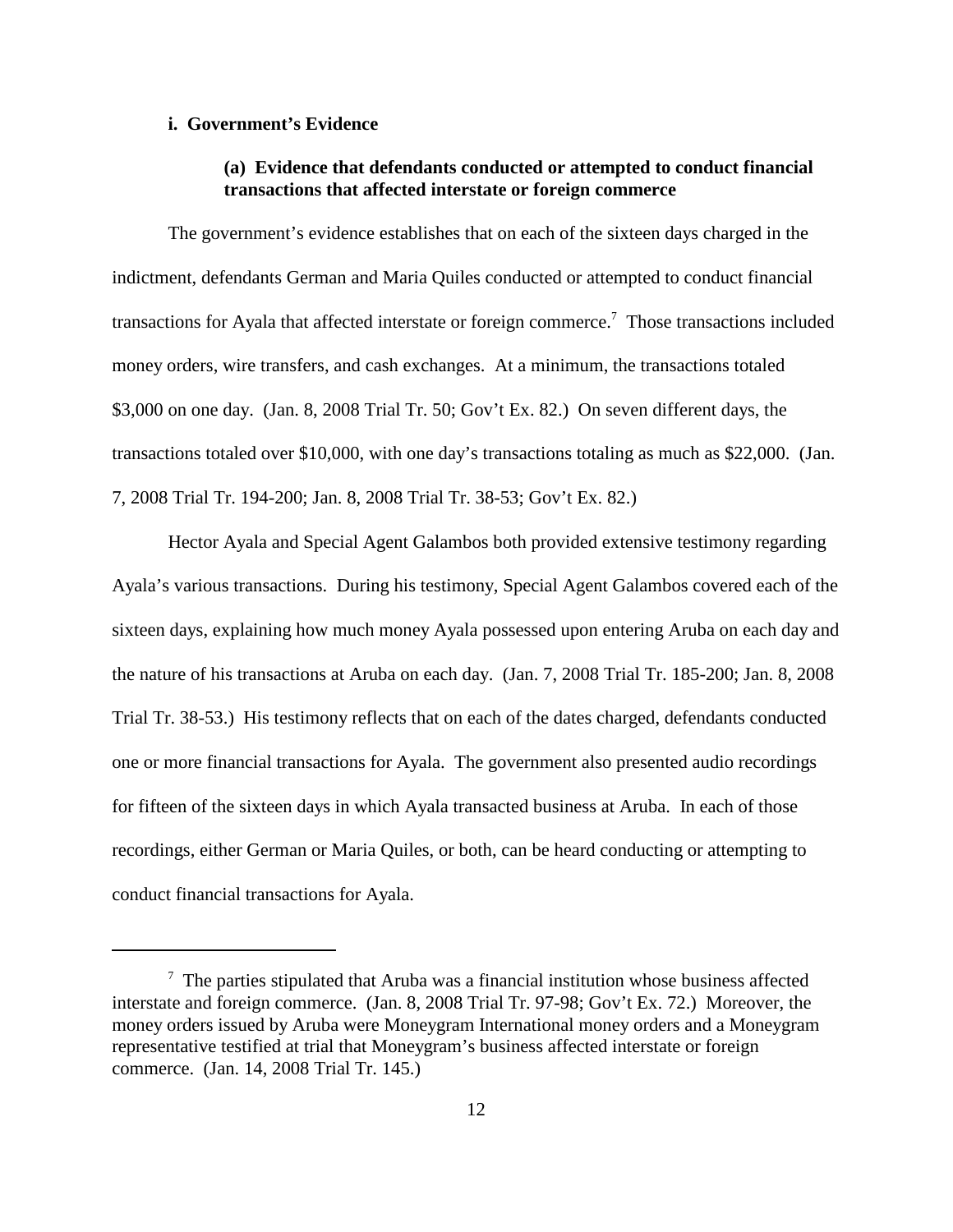Other evidence supports the conclusion that German and Maria Quiles conducted or attempted to conduct financial transactions for Ayala on all sixteen dates charged. At trial, Ayala testified that during the course of the investigation Maria Quiles was in charge of the money orders and decided the amount of the money orders. (Jan. 11, 2008 Trial Tr. 16; Jan. 14, 2008 Trial Tr. 104.) Ayala received money orders on fifteen of the sixteen days charged in the Indictment.<sup>8</sup> He also testified that German Quiles decided the amount in large bills he would receive. (Jan. 14, 2008 Trial Tr. 104.) Ayala exchanged small bills for large bills on every day charged in the Indictment. On the basis of this evidence, a reasonable juror could conclude that defendants German and Maria Quiles conducted or attempted to conduct financial transactions for Ayala as charged.

Similarly, a reasonable juror could accept the government's evidence as sufficient to establish that Gloria Quiles conducted or attempted to conduct financial transactions for Ayala on the six different days for which she was convicted. Gloria Quiles can be heard on audio recordings for December 6, 7, and 8, 2006, and January 11 and 12, 2007.<sup>9</sup> In each of those tapes, Gloria Quiles discusses with Ayala the issuance of money orders or other financial transactions. In some recordings, Ayala tells Gloria Quiles his funds are "drug money." Further, Ayala's testimony supports the conclusion that Gloria Quiles conducted or attempted to conduct financial

<sup>&</sup>lt;sup>8</sup> The only day on which Ayala did not receive money orders is November 3, 2006. On that day, he exchanged \$12,000 in small bills for large bills. (Jan. 8, 2008 Trial Tr. 45.)

<sup>9</sup> Gloria Quiles maintains that, contrary to the government's assertion, a woman's voice on the January 11, 2007 is not her voice. As evidence, she points to the fact that the woman refers to Maria Quiles as "the lady" and not "my mother." This argument is rejected. Ayala testified that the woman is, in fact, Gloria Quiles. Further, the fact that the woman refers to Maria Quiles as "the lady" does not establish that the woman is anyone other than Gloria Quiles.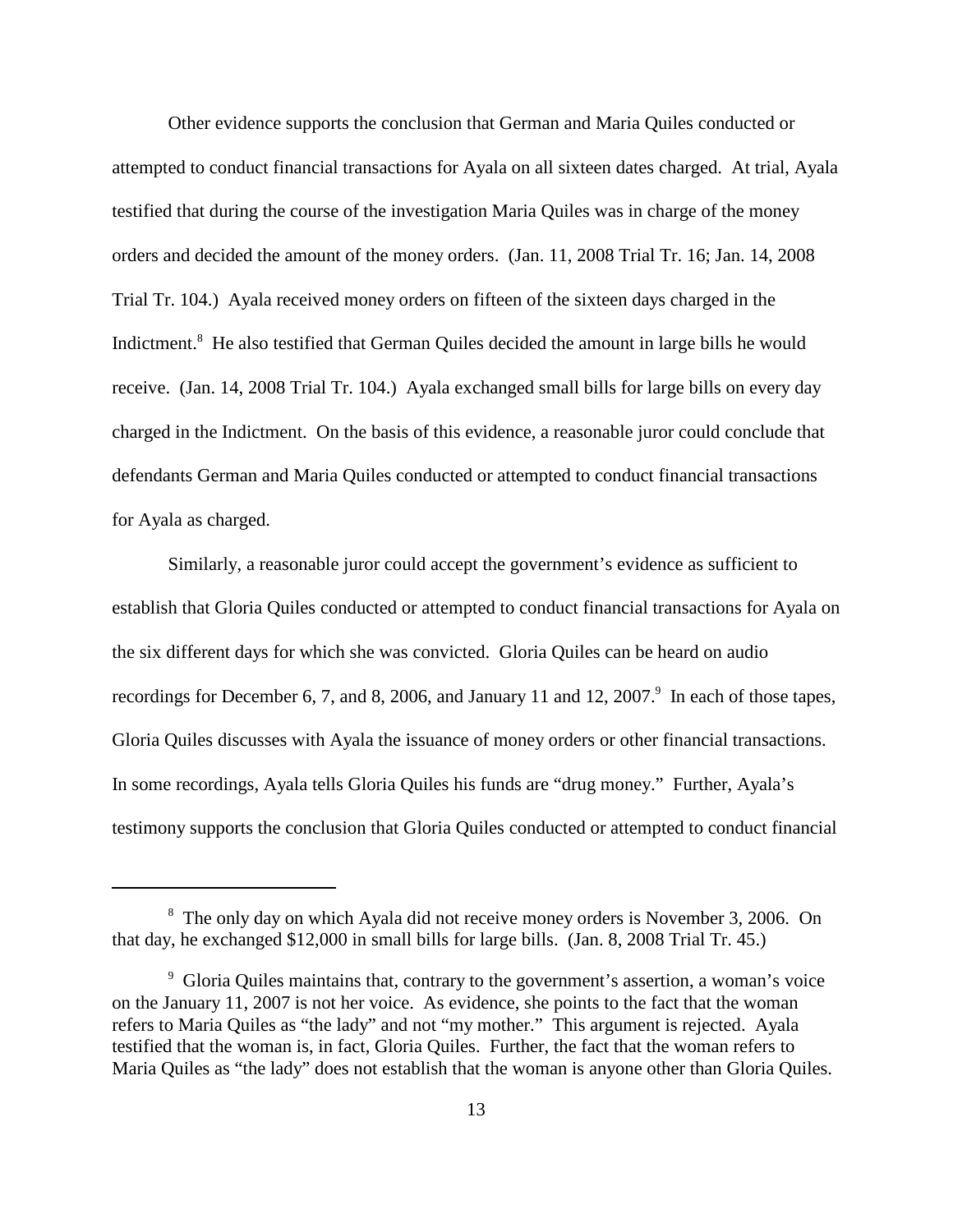transactions for him on those dates. (Jan. 11, 2008 Trial Tr. 36-58.) As for Gloria Quiles's conviction for money laundering on January 10, 2007, Gloria Quiles's car was observed by Special Agent Galambos at Aruba on that day, as it was on all days corresponding to the counts for which she was convicted. (See Gov't Ex. 82.)

## **(b) Evidence that the transactions were conducted with property represented to be drug proceeds**

The evidence establishes that Ayala repeatedly represented the funds in question as proceeds of unlawful drug distribution. On September 20, 2006, Ayala stated to German Quiles: "Yeah, yeah, but as this is drug money . . . I don't want trouble for you either, because I've never been in that kind of trouble, you know." (Gov't Ex. 3A.) On September 21, 2006, Ayala stated to German Quiles: "Uh . . . that's why (UI) because this is drug money."<sup>10</sup> (Gov't Ex. 6A.) On October 19, 2006, Ayala stated to Gloria Quiles: "No, no, it's alright, OK, it's alright, OK. It's just that it's drug money." (Gov't Ex. 19A.) On December 6, 2006, Ayala stated to Gloria Quiles: "And if you have anything large, you can exchange it for hundreds . . . It's so that I don't take the money . . . Because as it is drug money, I don't want no problems." (Gov't Ex. 24A.) On December 7, 2006, Ayala stated to Gloria Quiles: "OK. I'll be back tomorrow. Because this is drug money." (Gov't Ex. 27A.) He also stated to Gloria Quiles on December 7, 2006: "I wanted to ask you another quick question. You can (UI) here also, right? Because they're (UI) from drugs." (Gov't Ex. 27A.) To this statement, Gloria Quiles responded, "Really?" (Gov't Ex. 27A.) On December 8, 2006, Ayala stated to German Quiles: "Alright, yeah, because as it's money from, from, drug money . . . ." (Gov't Ex. 28A.)

 $10$  "(UI)" stands for unintelligibe.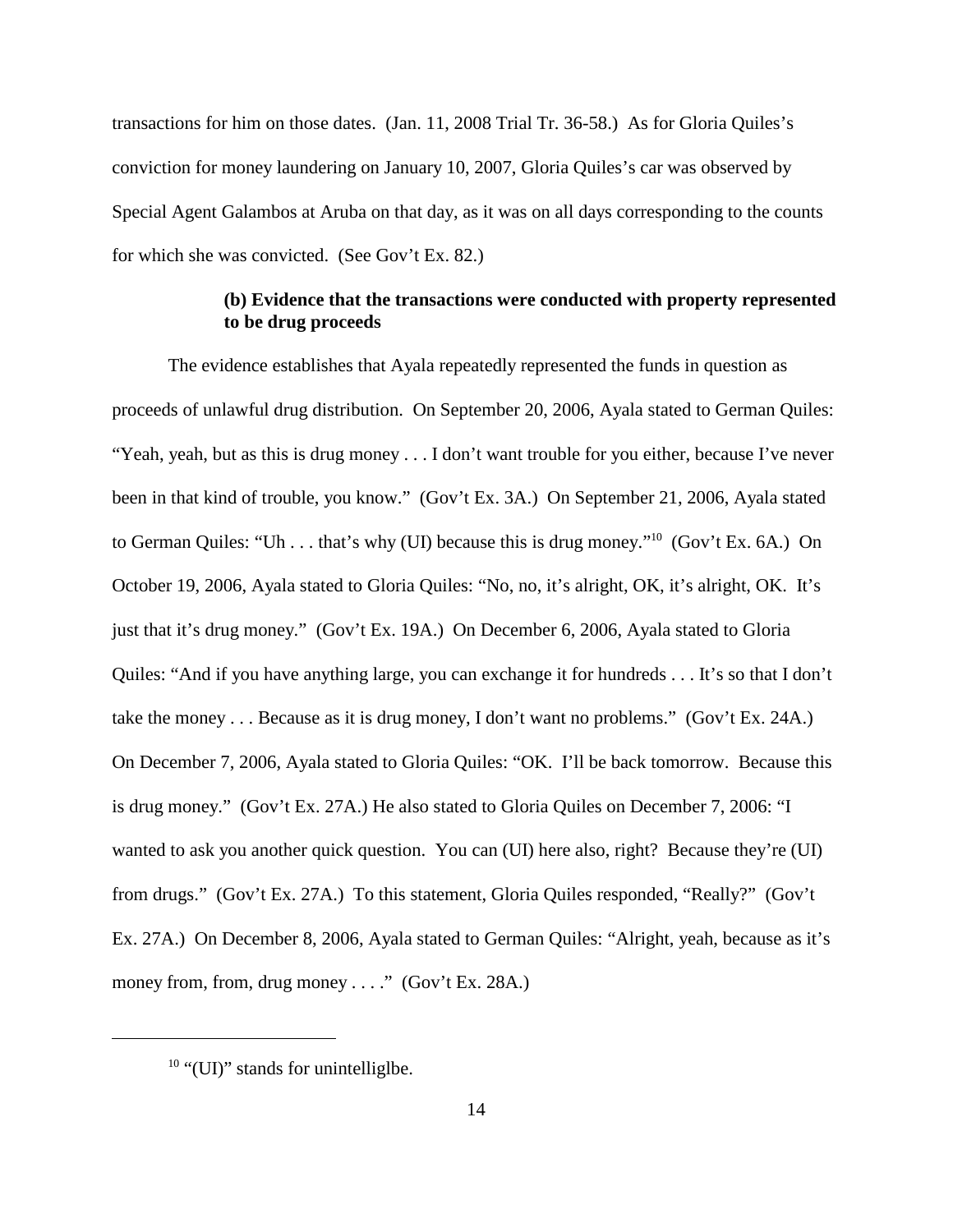#### **(c) Evidence that defendants believed that Ayala's funds were drug money**

The government introduced direct and circumstantial evidence relating to defendants' knowledge or belief that Ayala's funds were proceeds from unlawful drug distribution. The government's direct evidence consisted of the audio recordings cited above, as well as extensive testimony from Special Agent Galambos and Hector Ayala. Ayala testified that when he told German Quiles on September 20, 2006, that "this is drug money," German Quiles "made a signal with his hands, and that to me I understand as do not worry." (Jan. 11, 2008 Trial Tr. 15.) The recording from September 20, 2006, discloses that German Quiles did indeed understand Ayala's objective, as he raises the issue of the "United States Department regulation, . . . Laundry Money" to Ayala. (Jan. 11, 2008 Trial Tr. 13; Gov't Ex. 3A.)

Ayala further testified that when he told German Quiles on September 21, 2006, that his money was drug money, German Quiles responded "all right."<sup>11</sup> Ayala stated that he understood that to mean that German Quiles "knew what I was doing." (Jan. 11, 2008 Trial Tr. 19; Gov't Ex. 6A.)

With respect to Gloria Quiles, Ayala testified that when he told her on October 19, 2006 that "this is drug money," Gloria's "expression was fine, because she always gave me a smile, so I always felt that it was all right." (Jan. 11, 2008 Trial Tr. 33.) Similarly, when he told her on December 6, 2006, that "it is drug money," Gloria "gave [Ayala] a smile." (Jan. 11, 2008 Trial Tr. 40.) Finally, on December 7, 2007, upon hearing from Ayala that he possessed drug money, Gloria Quiles smiled and responded, "Really?" (Jan. 11, 2008 Trial Tr. 45.)

 $11$  This is an English translation of what German Quiles actually stated, which was "ta bien." (Gov't Ex. 6A.)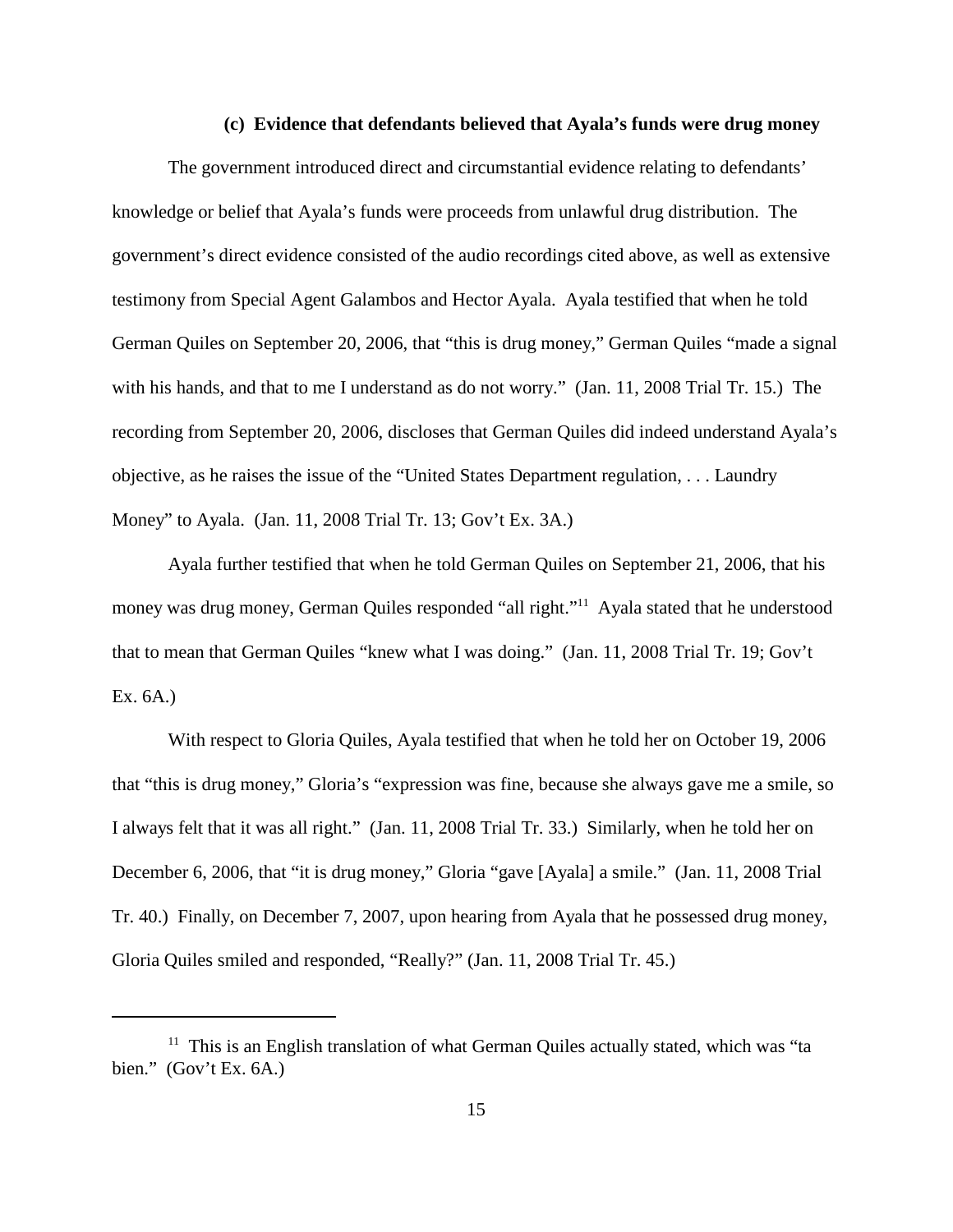Maria Quiles correctly states that there are no recordings in which Ayala can be heard informing her, personally, that his money is drug money. However, there is evidence in the record from which it can be inferred that Maria Quiles was aware of that fact. First, Ayala testified that Maria Quiles was present at Aruba during the initial meeting between him and German Quiles on July 18, 2006, during which Ayala informed German Quiles that he worked for a Colombian drug dealer and wished to launder drug money. (Jan. 9, 2008 Trial Tr. 213.) Ayala testified that Maria Quiles was in close proximity – within arm's reach – of German Quiles during that meeting. (Jan. 9, 2008 Trial Tr. 214, 218.) Second, Ayala testified that Maria Quiles was in the employee work area at Aruba on September 20, 2006, when he and German Quiles discussed money laundering in detail. (Jan. 11, 2008 Trial Tr. 15-16.)

There is other circumstantial evidence going to each of the defendants' knowledge or belief that Ayala's funds were proceeds of unlawful drug distribution. Among this evidence is the testimony of Special Agent Galambos and Hector Ayala that every time Ayala conducted a transaction at Aruba, he brought thousands of dollars into the store in a Dunkin' Donuts bag. (Jan. 11, 2008 Trial Tr. 9.) Ayala testified that, during the course of the investigation, he handed a Dunkin' Donuts bag to each of the defendants. (Jan. 11, 2008 Trial Tr. 9.)

Further, Ayala testified that during his visits to Aruba defendants treated him differently from other customers. (Jan. 11, 2008 Trial Tr. 11.) He stated that he did not have to wait in line like Aruba's other customers and that he did not transact business at the customer windows; rather, he went "straight to the door." (Jan. 11, 2008 Trial Tr. 11.) Ayala testified that he spoke to each of the defendants at the side door leading to the employee work area. (Jan. 11, 2008 Trial Tr. 12.)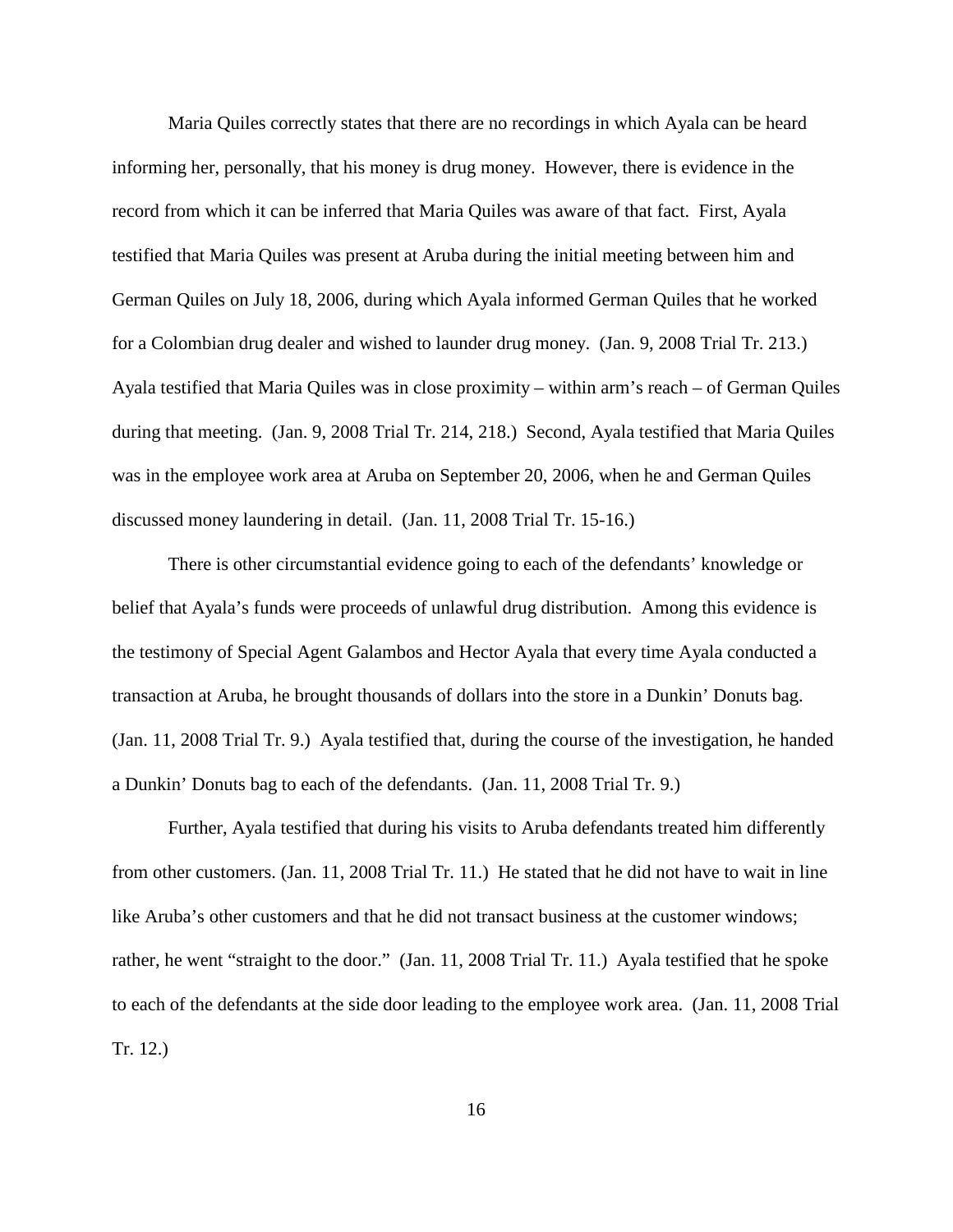Next, there is the volume of business Ayala conducted at Aruba during the course of the investigation and the amount in fees he paid to the defendants. A reasonable juror could conclude that the defendants were aware that Ayala's funds were proceeds of drug distribution based on the evidence that Ayala transacted over \$175,000 in business at Aruba in a relatively short period of time. Aruba was located in a low-income, high crime neighborhood and Ayala was not known to defendants prior to the start of the investigation. (Jan. 7, 2008 Trial Tr. 75-76; Jan 9, 2008 Trial Tr. 207, 214; Jan. 11, 2008 Trial Tr. 60.) On some days, Ayala transacted over \$10,000 in business at Aruba. Moreover, Ayala was paying defendants extraordinary fees. A typical customer at Aruba paid no more than \$.99 per money order, (Jan. 14, 2008 Trial Tr. 122), but Ayala was paying hundreds of dollars for the same service. (Gov't Ex. 82.) From these facts, a reasonable juror could infer that defendants were aware that Ayala's funds were the proceeds of unlawful drug distribution.

Finally, and perhaps most significantly, there is evidence that defendants structured Ayala's transactions to avoid reporting requirements. As a money service business, Aruba was required to file a currency transaction report ("CTR") when transactions by a single individual in one day aggregated to \$10,000 or more. (Gov't Ex. 45.) Similarly, Aruba was required to file a suspicious activity report ("SAR") when "suspicious transactions" by an individual totaled \$2,000 or more on any given business day. (Gov't Ex. 45.) Further, federal law requires that MSBs report sales of money orders totaling \$3,000 or more to one person in one day. (Jan. 7, 2008 Trial Tr. 59.) Finally, as an MSB, Aruba was required to keep records of currency exchanges of more than \$1,000. (Jan. 7, 2008 Trial Tr. 60.) With respect to Ayala, defendants failed to comply with these requirements, although they were aware of their duty to comply.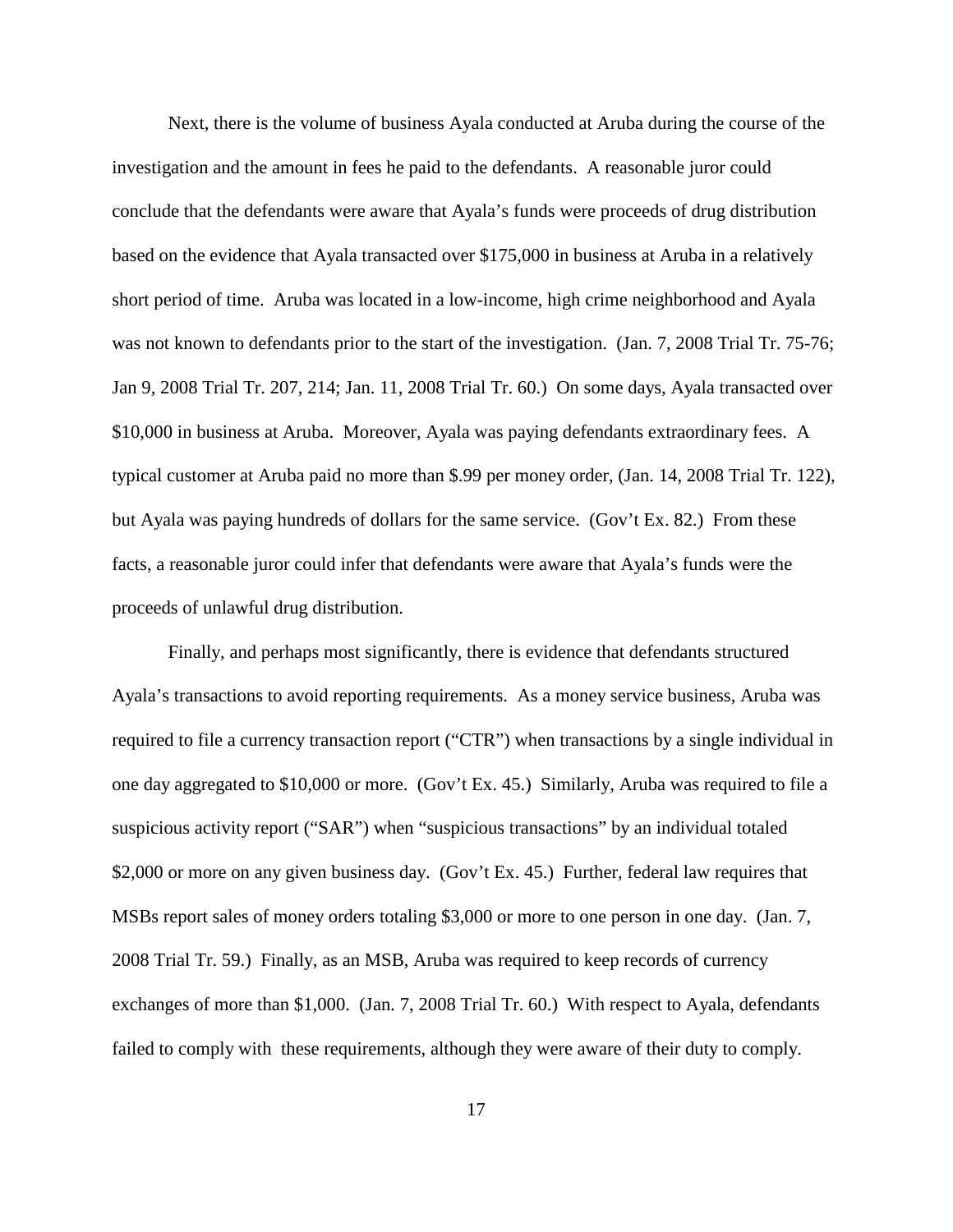(Jan. 9, 2008 Trial Tr. 27-28, 41; Jan. 7, 2008 Trial Tr. 60-62, 130, 115-17; Jan. 14, 2008 Trial Tr. 120, 125, 132.) In fact, the evidence at trial gives rise to an inference that defendants deliberately structured Ayala's transactions to avoid some of these reporting requirements. (Jan. 14, 2008 Trial Tr. 166-67.)

The trial evidence discloses that, over the course of the investigation, defendants provided Ayala with 84 money orders totaling \$36,000. (Gov't Ex. 82.) None of those money orders exceeded \$500 and frequently the money orders were non-sequential.<sup>12</sup> (Gov't Ex. 82.) On multiple occasions, Ayala was advised that he would be given some money orders at the time of his initial visit and the remaining money orders at a later time within the same day or the next day. (Jan. 11, 2008 Trial Tr. 15.) Ayala testified that he understood the purpose of splitting up the transactions to be for defendants' "protection."13 (Jan. 11, 2008 Trial Tr. 15.) When asked what defendant Maria Quiles was protecting against, Ayala stated: "As the money I'm leaving them is drug money, she couldn't do it all together at the same moment." (Jan. 11, 2008 Trial Tr. 24.25.) In addition to this evidence, the government elicited testimony from a Moneygram representative concerning "structuring." The Moneygram representative testified that, under certain circumstances, splitting transactions into smaller amounts and issuing non-sequential money orders was tantamount to "structuring," in violation of federal law. (Jan. 14, 2008 Trial

 $12$  In other words, although Ayala would be given several money orders at one time, the reference numbers on those money orders were not in sequence. For example, on the afternoon of September 20, 2006, during his third visit to Aruba on that day, Ayala was given four money orders. Those money orders ended in -77, -80, -93, and -97. (Jan. 14, 2008 Trial Tr. 166-168.)

 $13$  Ayala testified: "I understand that coming back in one hour, he's going to do it littleby-little, and when he does it little-by-little, he's protecting himself, and he's protecting me." (Jan. 11, 2008 Trial Tr. 15.)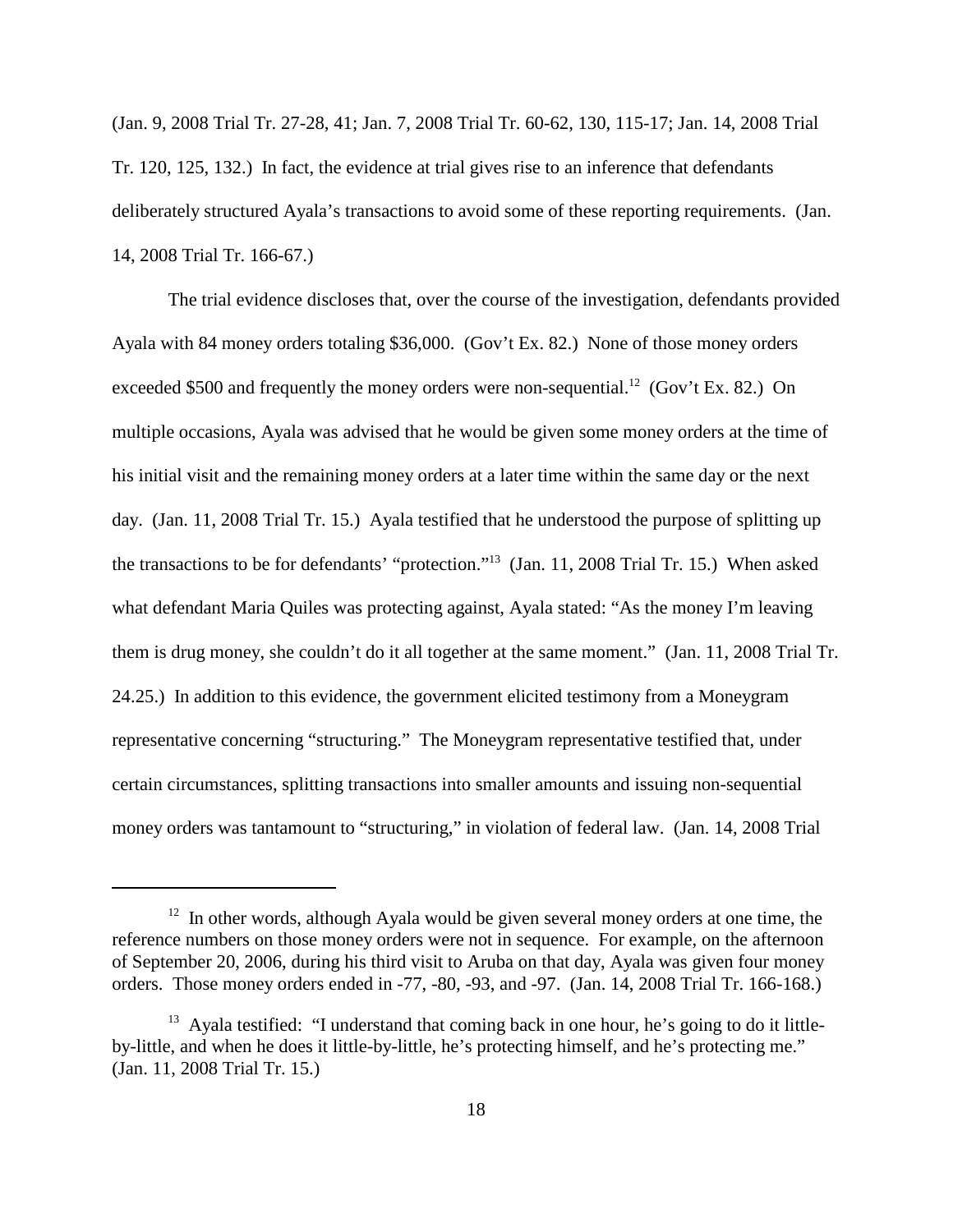Tr. 167.) All of this evidence gives rise to an inference that defendants knew or believed that Ayala's funds were proceeds from unlawful drug distribution.

## **(d) Evidence that defendants conducted transactions with intent to conceal or disguise the nature, location, source, ownership or control of proceeds represented to be from unlawful drug distribution**

The government' s evidence regarding defendants' structuring of Ayala's transactions and failure to track and report those transactions also demonstrates that defendants sought to conceal or disguise the nature, location, source, ownership or control of proceeds represented to be from unlawful drug distribution. Each of the defendants was aware of the reporting and recording requirements set by the federal government and by Moneygram and Ameracash. (Jan. 9, 2008 Trial Tr. 27-28, 41; Jan. 7, 2008 Trial Tr. 60-62, 130, 115-17; Jan. 14, 2008 Trial Tr. 120, 125, 132.) Yet, none of the defendants filed CTRs or SARs. In fact, the evidence suggests that defendants structured Ayala's transactions to avoid detection.

## **ii. Judgment of Acquittal Not Warranted**

Viewing the government's evidence in its entirety, and in the light most favorable to the government, the Court concludes that a reasonable juror, having properly carried out her function of evaluating the credibility of witnesses, finding the facts, and drawing justifiable inferences, could conclude that all defendants were guilty of money laundering beyond a reasonable doubt. Similarly, based on the government's evidence, the Court concludes that a reasonable juror could conclude that all defendants were guilty beyond a reasonable doubt of aiding and abetting money laundering.

As to German and Maria Quiles's conviction for conspiracy to commit money laundering, the Court concludes that there was sufficient evidence from which a reasonable juror could conclude that German and Maria Quiles were guilty of that crime beyond a reasonable doubt.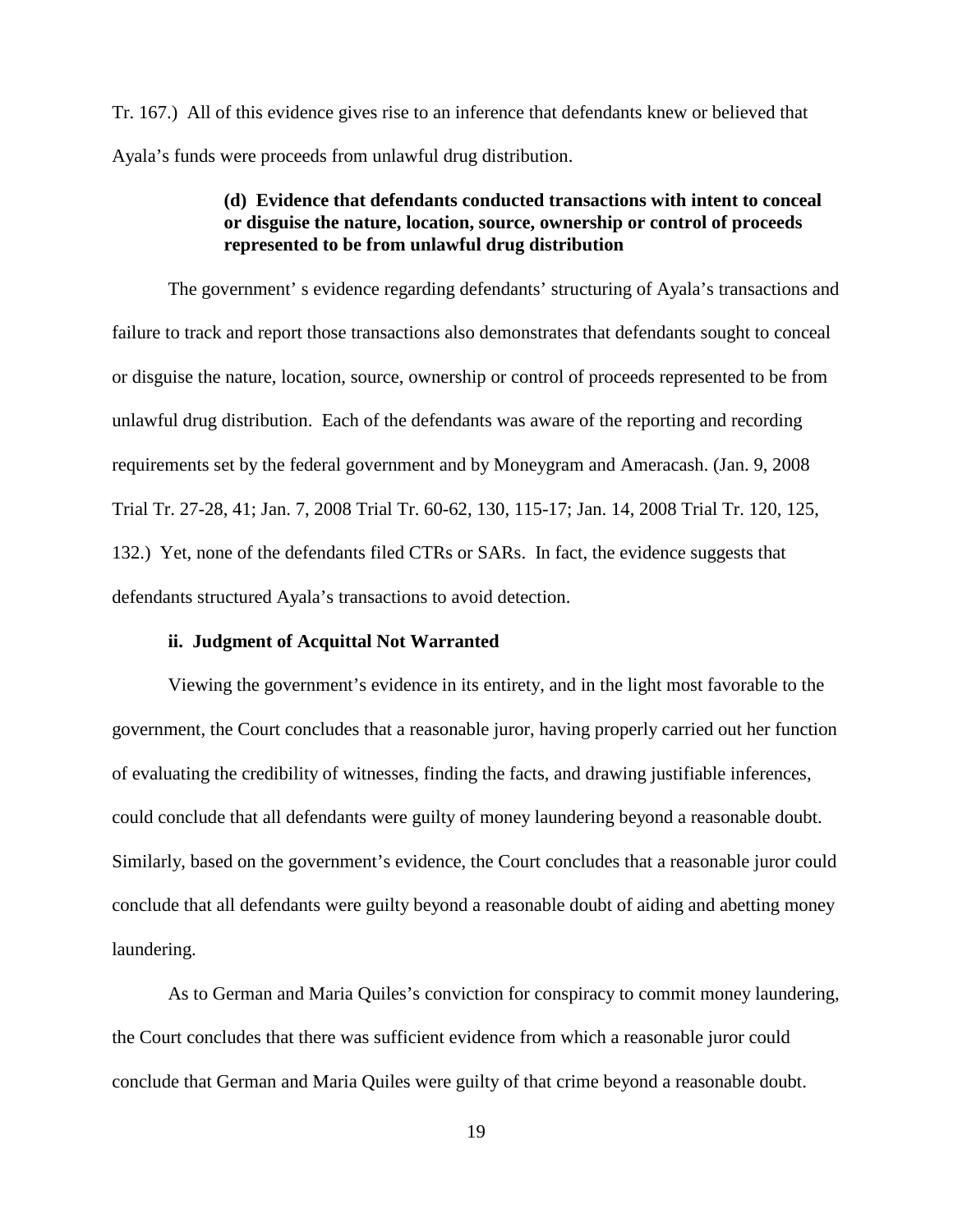The law of conspiracy does not require that the government prove that defendants entered into a formal agreement or expressed their criminal goal in words or writing. What the government must prove is that there was a mutual understanding, either spoken or unspoken, between two or more people to cooperate with each other to accomplish an unlawful act. There is extensive evidence, including all of the evidence discussed above, that German and Maria Quiles had an agreement or mutual understanding to cooperate with each other to engage in money laundering and wilfully participated in that agreement. Further, the government's evidence establishes that German and Maria Quiles knowingly performed overt acts in furtherance of their agreement. Accordingly, the Court denies all defendants' motions for judgment of acquittal.

#### **iii. New Trial Not Warranted**

Both German and Maria Quiles move for a new trial on the ground that the evidence does not support their convictions. The Court denies German and Maria Quiles's Motions for New Trial for the reasons provided above. Gloria Quiles raises a different argument in her Motion for New Trial and for that reason the Court addresses her motion separately.

As noted above, Gloria Quiles argues that she is entitled to a new trial because the government, through use of a recording, "attributed another person's conduct to [her]." (Def. Gloria Quiles Mot. for New Trial ¶ 7.) Specially, she asserts that a woman's voice on the January 11, 2007 recording is not her voice, and suggests that it is that of another Aruba employee named Jessica. (Def. Gloria Quiles Mot. for New Trial ¶4.) The only basis for this argument is that the woman in the January 11, 2007 recording, whom the government asserts is Gloria Quiles, refers to Maria Quiles as "the lady" and not "my mother." This argument is rejected.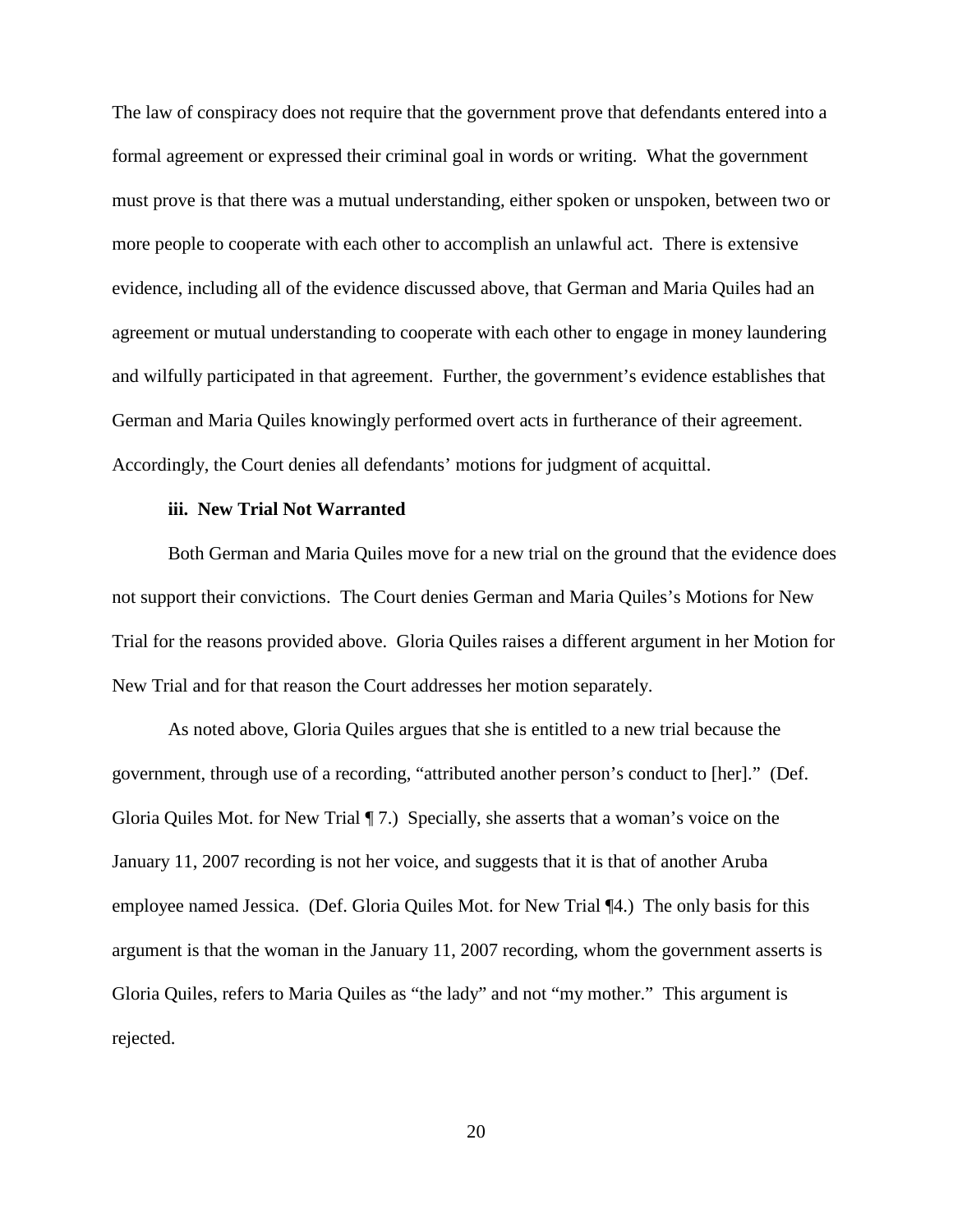Contrary to Gloria Quiles's argument, the January 11, 2007 recording is not the "sole evidence that she personally engaged on a transaction on that date." (Def. Gloria Quiles Mot. For New Trial 1-2.) Hector Ayala testified that the woman in the January 11, 2007 recording – that is, the person assisting him in his transaction – was Gloria Quiles. (Jan. 11, 2008 Trial Tr. 82.) Accordingly, the Court rejects Gloria Quiles's argument that a new trial is required in the interest of justice because the government has attributed another person's misconduct to her through use of an audio recording, and Gloria Quiles's Motion for New Trial in the Interest of Justice is denied.

## **IV. CONCLUSION**

For the foregoing reasons, the Court concludes that neither a new trial nor judgment of acquittal is warranted on any of the grounds raised by defendants. Accordingly, defendants motions for new trial and judgment of acquittal are denied.

An appropriate Order follows.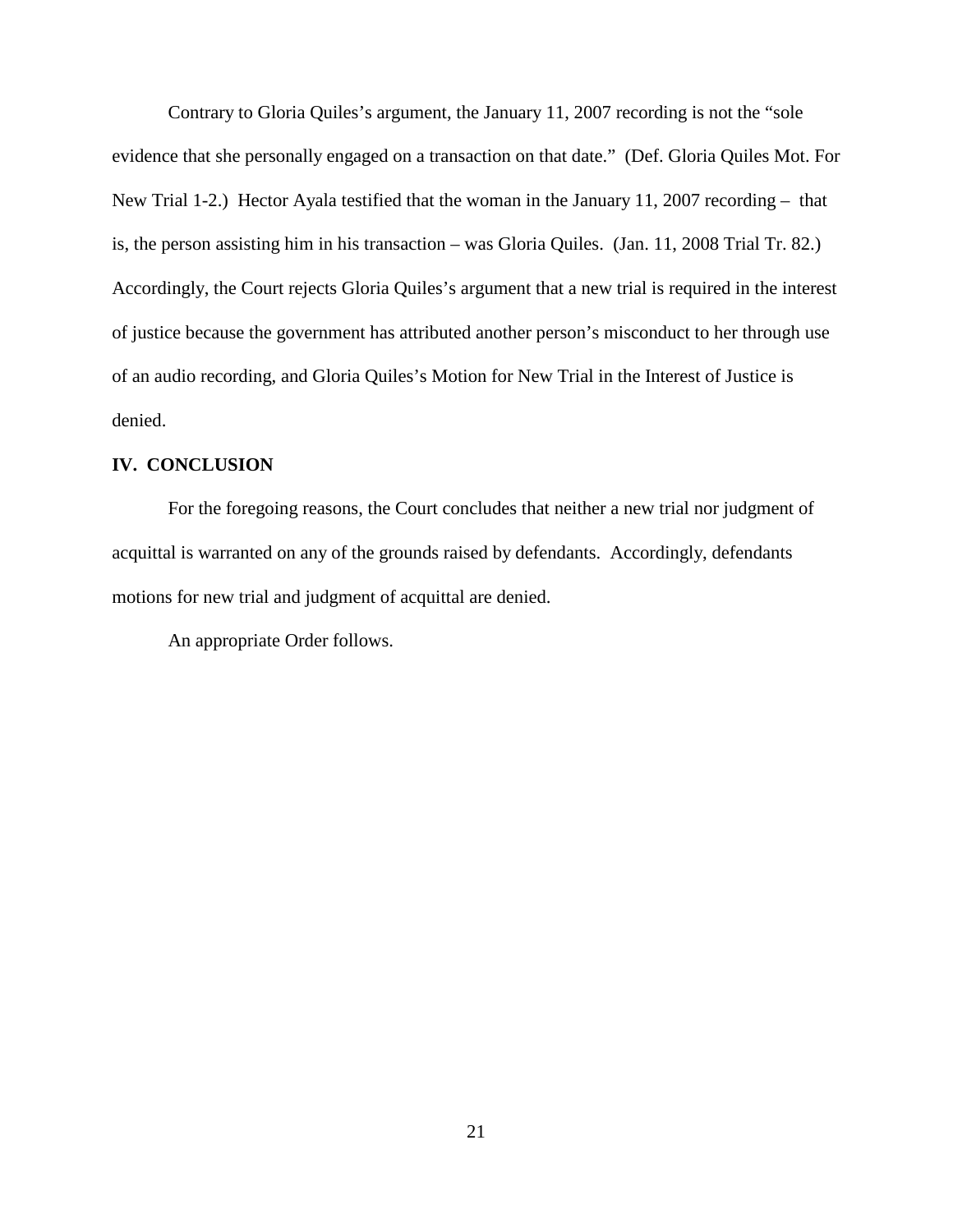## **IN THE UNITED STATES DISTRICT COURT FOR THE EASTERN DISTRICT OF PENNSYLVANIA**

| UNITED STATES OF AMERICA | <b>CRIMINAL ACTION</b> |
|--------------------------|------------------------|
|                          |                        |
| v.                       |                        |
|                          |                        |
| <b>GERMAN QUILES</b>     | 07-391-01              |
| <b>MARIA QUILES</b>      | $-02$                  |
| <b>GLORIA QUILES</b>     | $-03$                  |
|                          |                        |

#### **ORDER**

AND **NOW**, this 13<sup>th</sup> day of August, 2008, upon consideration of defendant German Quiles's Motion for Judgment of Acquittal/Motion for a New Trial (Document No. 109, filed January 24, 2008); defendant Maria Quiles's Motion for Judgment of Aquittal [sic] and New Trial (Document No. 110, filed January 24, 2008) <sup>1</sup> and Motion for Judgment of Aquittal [sic] and New Trial (Document No. 124, filed April 29, 2008); and defendant Gloria Quiles's Motion for Judgment of Acquittal (Document No. 120, filed April 18, 2008) and Motion for a New Trial in the Interest of Justice (Document No. 121, filed April 18, 2008), and the Government's Response to Defendants' Motions for Judgment of Acquittal and New Trial (Document No. 127, filed May 23, 2008), and all accompanying memoranda, for the reasons set forth in attached Memorandum, **IT IS ORDERED** that defendant German Quiles's Motion for Judgment of Acquittal/Motion for a New Trial (Document No. 109); defendant Maria Quiles's Motion for Judgment of Aquittal [sic] and New Trial (Document No. 110) and Motion for Judgment of Aquittal [sic] and New Trial (Document No. 124); and defendant Gloria Quiles's Motion for Judgment of Acquittal

<sup>&</sup>lt;sup>1</sup> Maria Quiles filed a Motion for Judgment of Aquittal [sic] and New Trial and Leave to Supplement (Document No. 110) on January 24, 2008. The Court granted leave to supplement by Order dated January 25, 2008. On April 29, 2008, Maria Quiles filed a second Motion for Judgment of Aquittal [sic] and New Trial, which covered the arguments made in the first motion.